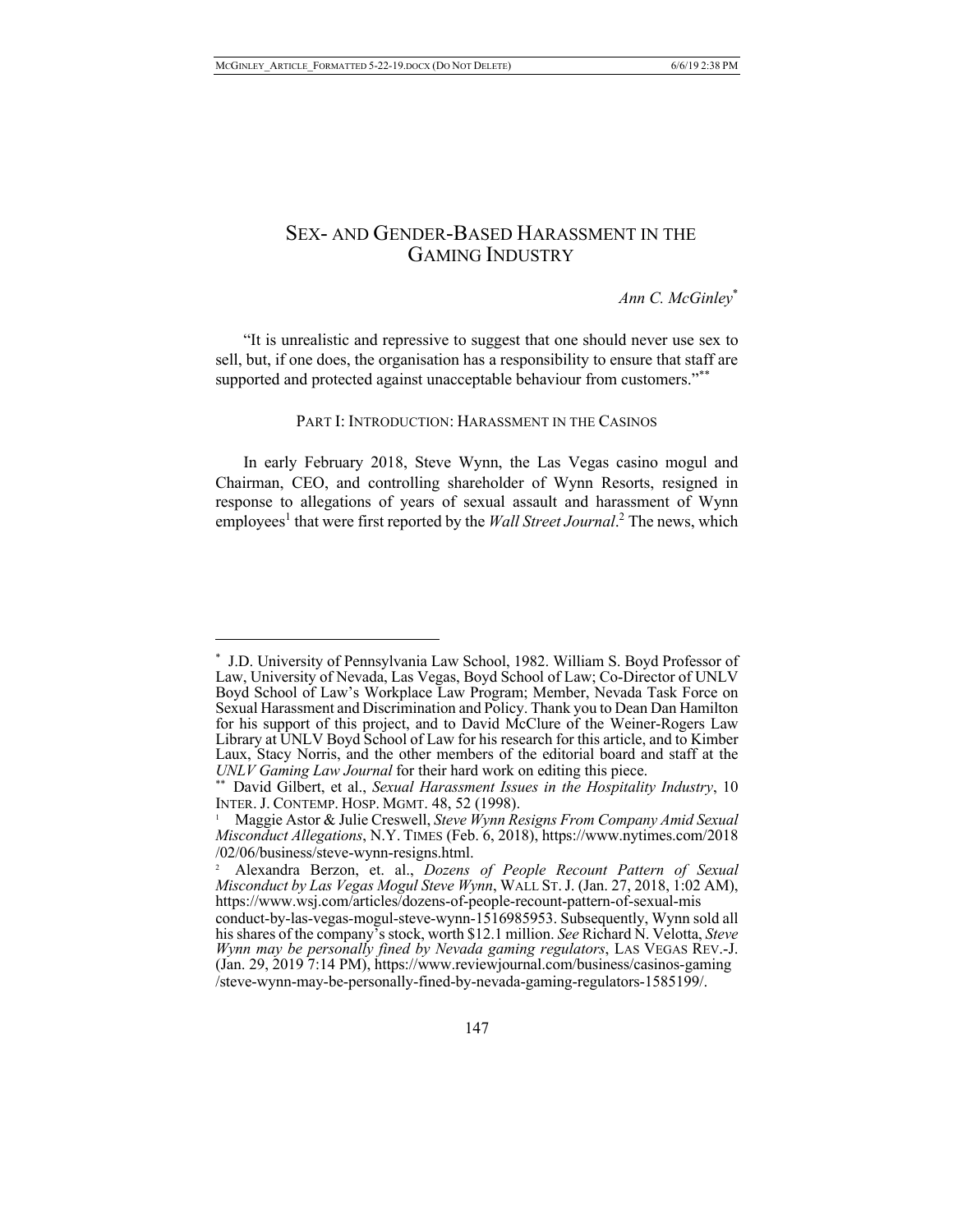arose months after the  $#MeToo<sup>3</sup>$  and Time's  $Up<sup>4</sup>$  movements, rocked Las Vegas and the gaming world, even to the extent of raising questions concerning Wynn's continuing business interests outside of Las Vegas.<sup>5</sup>

Soon after Wynn's resignation, the Nevada Gaming Control Board ("GCB")<sup>6</sup> initiated an investigation into the Wynn matter.<sup>7</sup> On January 25, 2019, the GCB filed a complaint against Wynn Las Vegas, LLC, doing business as Wynn Resorts, and Wynn Resorts, Limited<sup>8</sup> and simultaneously entered into a stipulation with respondents, settling the matter. $9$  The stipulation noted that Wynn Resorts had appointed a new Chief Executive Officer ("CEO"), three women to the Board of Directors, a female General Counsel, a female President of Wynn Las Vegas, and a female Senior Vice President of Human Resources— North America.<sup>10</sup> It also stated that Wynn Resorts had implemented a number of initiatives to improve workplace culture, including compliance and sexual harassment training, a Women's Leadership Council, and pay and promotion equity studies to measure pay equality among men and women.<sup>11</sup> Finally, it established six weeks of paid parental leave and launched training in diversity and implicit bias.<sup>12</sup>

Although Steve Wynn was not a respondent to the complaint, the stipulation and settlement between the GCB and the company left open the possibility that

Actor Alyssa Milano borrowed the term from an earlier group started by Tarana Burke and posted it online. *See* Emma Brockes, *Me Too founder Tarana Burke: 'You have to use your privilege to serve other people'*, THE GUARDIAN (Jan. 15, 2018, 12:57 AM), http://perma.cc/2P3W-29PX.

<sup>&</sup>lt;sup>4</sup> Time's Up is a movement launched on January 1, 2018 to protest and work against sexual harassment. Chloe Melas, et al., *Voices behind Time's Up*, CNN, https://www.cnn.com/interactive/2019/01/entertainment/times-up-movement-anni versary/index.html. Time's Up funds the Time's Up Legal Defense Fund, which works for equality for women. *About TIME'S UP*, TIME'S UP, https://www.times upnow.com/about\_times\_up (last visited Apr. 26, 2019).

<sup>5</sup> Velotta, *supra* note 2 (discussing a Boston casino that was in the works when Wynn's resignation took place that led to a Massachusetts inquiry into Wynn).

<sup>6</sup> GCB is authorized by Nevada law to ensure that licensees do not conduct gaming operations in an unsuitable manner. NEV. REV. STAT. § 463.1405(1) (2017); NEV. REV. STAT. § 463.1405(4) (2017).

<sup>7</sup> Megan Messerly, et al., *State gaming board opens probe into sexual misconduct allegations against Wynn*, NEV. INDEP. (Jan 30. 2018, 4:13 PM), https://thenevada independent.com/article/state-gaming-board-opens-probe-into-sexual-misconduct- allegations-against-wynn.

<sup>8</sup>*See generally* Complaint, Nev. Gaming Control Bd. v. Wynn Las Vegas, No. 18– 15, at 6–7 (Nev. Gaming Comm'n Jan. 25, 2019), https://gaming.nv.gov/modules /showdocument.aspx?documentid=14275.

See generally Stipulation for Settlement and Order, Nev. Gaming Control Bd. v. Wynn Las Vegas, LLC., No. 18–15, (Nev. Gaming Comm'n Jan 25, 2019), https://gaming.nv.gov/modules/showdocument.aspx?documentid=14277.

<sup>&</sup>lt;sup>10</sup> *Id.* at 3.<br><sup>11</sup> *Id* at 4

*Id.* at 4.

<sup>12</sup> *Id.*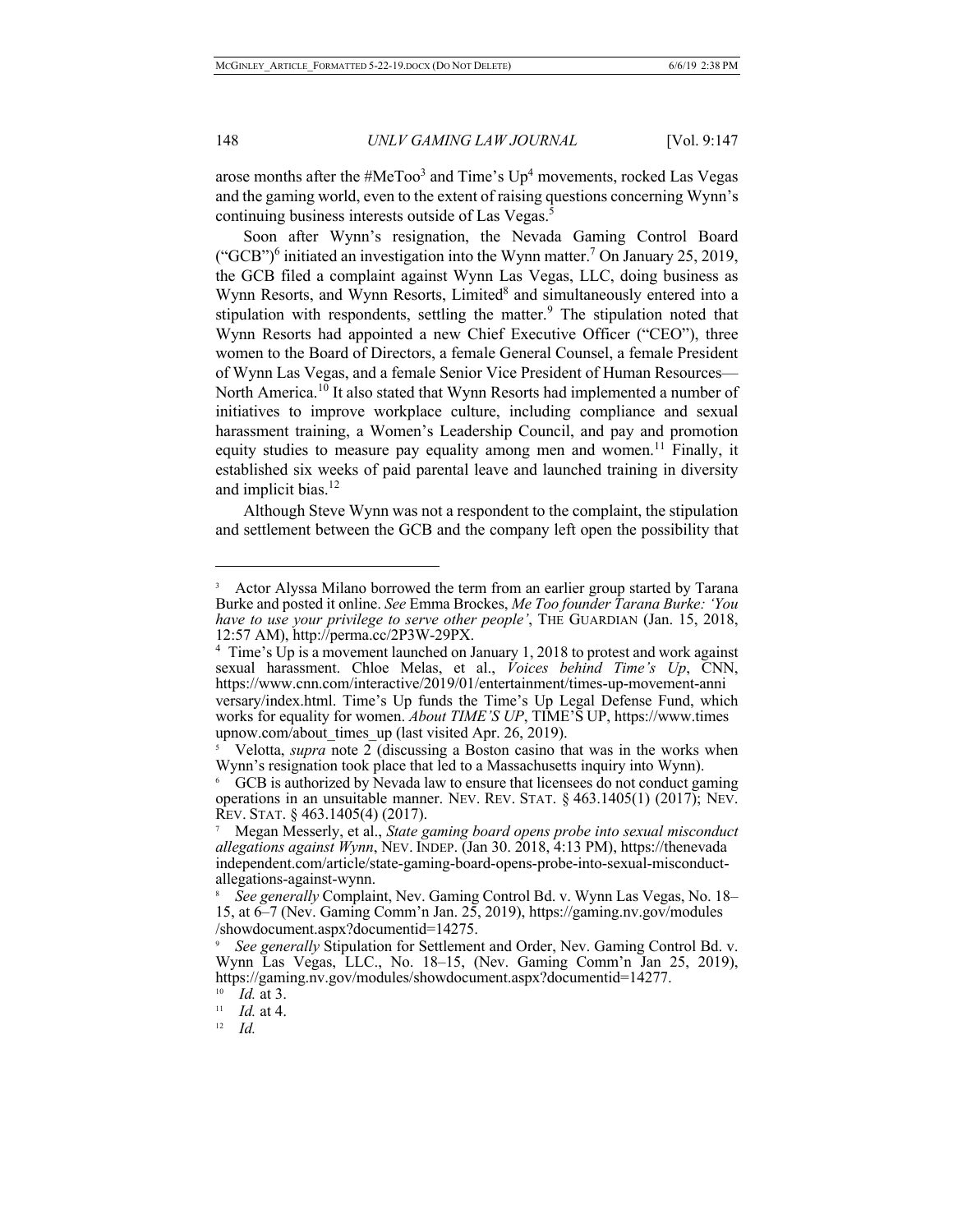Steve Wynn, whose gaming licenses have been placed on hold by the GCB, will be personally fined by the Nevada Gaming Commission ("NGC").<sup>13</sup> Moreover, in the stipulation, the respondents agreed to a fine against the company and left the amount of the fine against Wynn Resorts to be determined by the NGC.<sup>14</sup> On February 26, 2019, the NGC fined Wynn Resorts \$20 million for its failure to control Steve Wynn's behaviors.<sup>15</sup>

Especially in the era of #MeToo, this response was necessary and salient. Given the sexualized setting of Las Vegas casinos, there is some question whether the Wynn allegations would have caused such a kerfuffle before #MeToo erupted. The facts alleged, however, were particularly serious and the victims numerous—forced sex with and impregnation of a nail salon employee,  $16$ a forced nonconsensual sexual relationship with a cocktail server,  $17$  harassment of employees who worked at the Spa at Wynn as they gave Steve Wynn massages,18 harassment of flight attendants on the private jet used by Mr. Wynn and owned by a subsidiary of Wynn Resorts on numerous occasions, $19$  and an employee who facilitated sexual relationships between cocktail servers and Mr. Wynn and/or guests of the property.<sup>20</sup> In all of these situations, the complaint alleged, there were numerous upper level employees, including General Counsel and Senior Vice Presidents, who knew about the allegations but failed to report them in violation of the company's sexual harassment policies and gaming regulations. $21$ 

<sup>&</sup>lt;sup>13</sup> *See* Velotta, *supra* note 2 (explaining that Steve Wynn was not a respondent to this complaint and that a complaint could still be filed against him; that NGC would decide on February 28, 2019 the amount of the fine against Wynn Resorts). The NGC has the authority and power to limit, condition, restrict, revoke or suspend a gaming license if it deems reasonable. *See supra* note 6; NEV. REV. STAT. § 463.641 (2019); Stipulation, *supra* note 9, at 6 (explaining that the Commission has the sole discretion to accept or deny Wynn Resort's Stipulation for Settlement); Nev. Gaming Comm'n Reg. 5.040 (2019).

Stipulation, *supra* note 9, at 2 (stipulating that the NGC will determine the amount of the fine).

<sup>15</sup> Alexandra Berzon & Micah Maidenberg, *Wynn Resorts to Pay \$20 Million Fine Related to Sexual Misconduct Investigation*, WALL ST. J. (Feb. 26, 2019, 7:35 PM), https://www.wsj.com/articles/wynn-resorts-to-pay-20-million-fine-related-to- sexual-misconduct-investigation-11551227702. Subsequently, the Massachusetts

Gaming Commission fined Wynn Resorts an additional \$35 million and imposed training and other requirements but permitted a Massachusetts-based business – Encore, Boston Harbor — to open in June 2019. *See* Richard N. Velotta, *Wynn Resorts fined \$35 Million in Massachusetts, Encore Boston Harbor to Open in June,* LAS VEGAS REV.-J. (Apr. 30, 2019 6:39 PM), https://www.reviewjournal.com/

business/casinos-gaming/wynn-resorts-fined-35m-in-massachusetts-encore-boston- harbor-to-open-in-june-1653088/.

<sup>&</sup>lt;sup>16</sup> *See* Complaint, *supra* note 8, at 9.

 $\frac{17}{18}$  *Id.* at 11.

 $\frac{18}{19}$  *Id.* at 13.

<sup>&</sup>lt;sup>19</sup> *Id.* at 14.<br><sup>20</sup> *Id* at 16

*Id.* at 16.

<sup>21</sup> *Id.* at 9–16.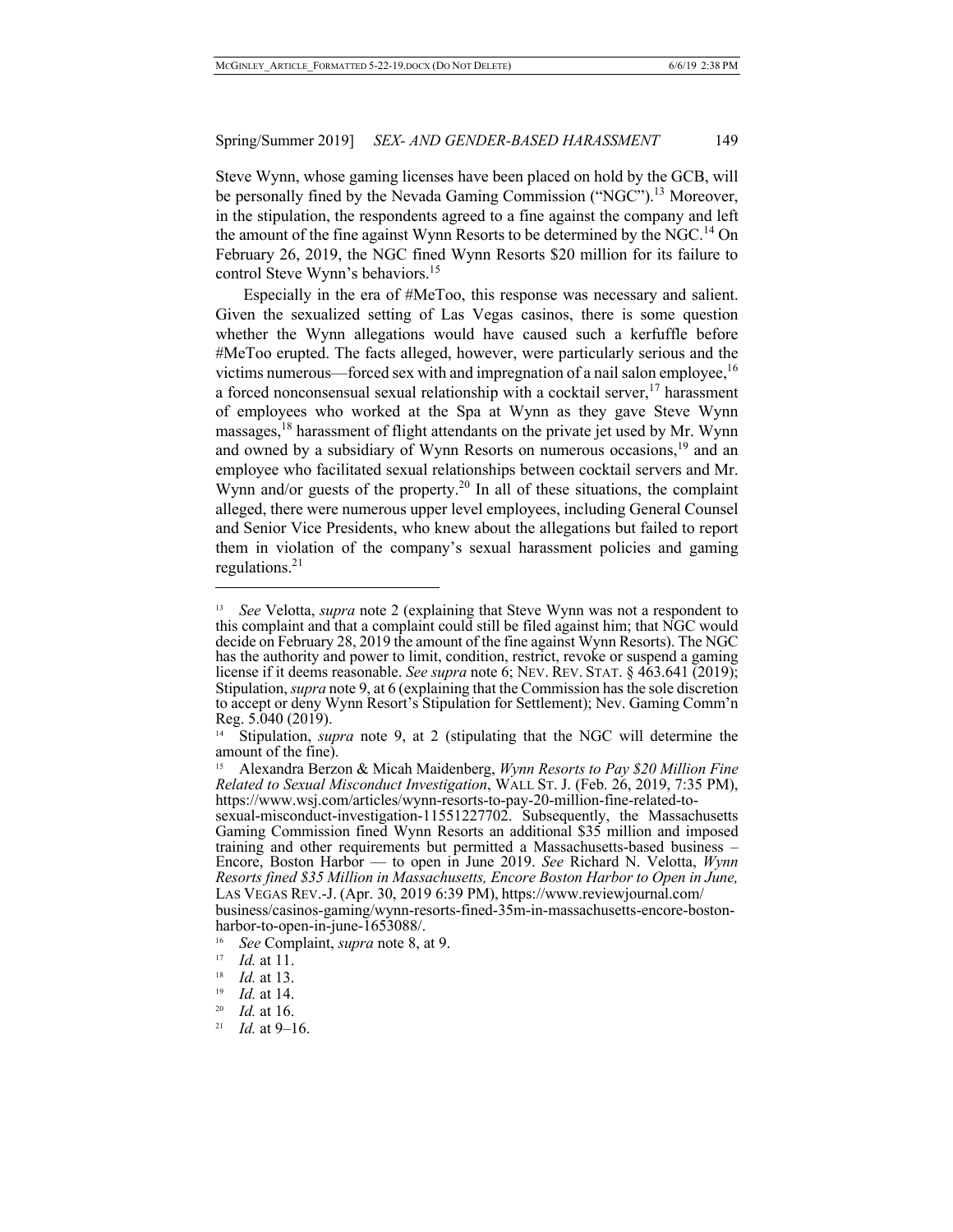Moreover, the complaint alleged that Mr. Wynn was not required to attend the trainings on the company's sexual harassment policies.<sup>22</sup> Even before the #MeToo era, it should have been difficult to ignore these serious allegations, but as the GCB complaint alleged, it had been no secret that Steve Wynn had harassed numerous employees over a number of years and senior managers within the organization had done nothing about it.<sup>23</sup> In the stipulation settling the GCB complaint, respondents admitted to nearly all of the allegations in the complaint; they did not admit or deny, however, allegations in Paragraphs 72-73 (alleging knowledge of Wynn's sexual misconduct by two former General Counsel), and a portion of Paragraph 57 (alleging that Maurice Wooden was aware of the allegations of sexual misconduct).<sup>24</sup> The failure to admit or deny these few allegations was inconsequential considering the details that Wynn Resorts admitted and the number of high-level executives who admittedly knew about allegations regarding Wynn's behavior and failed to act.<sup>25</sup>

The facts alleged and admitted to are devastating. They paint a picture of a CEO who was above the law and his company's failure to reign him in: a \$7.5 million settlement for impregnating the nail salon employee whom he sexually assaulted, nearly a \$1 million settlement for forcing a cocktail server to have a sexual relationship with him, knowledge by many executive level employees about many other instances of sexual harassment, and a failure to act.<sup>26</sup>

Although it took years for Steve Wynn's wrongdoings to surface, once the allegations became public the GCB and Wynn Resorts both moved quickly to conduct investigations into the alleged sexual misconduct.<sup>27</sup> Wynn Resorts, as a

<sup>&</sup>lt;sup>22</sup> *Id.* at 18.

<sup>23</sup> *See generally*, Complaint, *supra* note 8.

<sup>24</sup> Stipulation, *supra* note 9, at 1.

<sup>&</sup>lt;sup>25</sup> *See id.* (admitting most of the allegations in the Complaint).<br><sup>26</sup> *See generally id. See also* Complaint, supra note 8, After

<sup>26</sup> *See generally id.*. *See also* Complaint, supra note 8. After Wynn's misconduct became public, the value of Wynn stock plummeted. Some of this drop appears to have been caused by the bad press surrounding the company's failure to control its CEO; a subsequent drop was likely caused by the soft Chinese market resulting from concerns over a trade war between China and the U.S. Seventy-five percent of Wynn Resorts' income comes from Macao, a Chinese gaming enclave. After the drop in share prices, more than a dozen stockholder derivative suits were filed against Wynn Resorts. Some believe that the plaintiffs will prove their cases more easily by relying on admissions in the stipulation. *See* Todd Prince, *Wynn Resorts settlement with Nevada regulators may help lawsuits*, LAS VEGAS REV.-J. (Feb. 5, 2019, 7:00 AM), https://www.reviewjournal.com/business/casinos-gaming/wynn-resorts-settlement- with-nevada-regulators-may-help-lawsuits-1590168/.

<sup>27</sup> *See* Astor & Creswell, *supra* note 1; Berzon et al, *supra* note 2; Richard N. Velotta, *Steve Wynn to be investigated by Gaming Control Board*, LAS VEGAS REV.-<br>J. (Jan. 30, 2018, 5:16 P.M.), https://www.reviewjournal.com/business/casinos-<br>gaming/steve-wynn-to-be-investigated-by-gaming-control-board/ *Steve Wynn Sexual Harassment Investigation Wraps Up, Details Not Made Public*, CASINO.ORG (Aug. 8, 2018), https://www.casino.org/news/steve-wynn-sexual-har assment-investigation-by-wynn-resorts-wraps-up.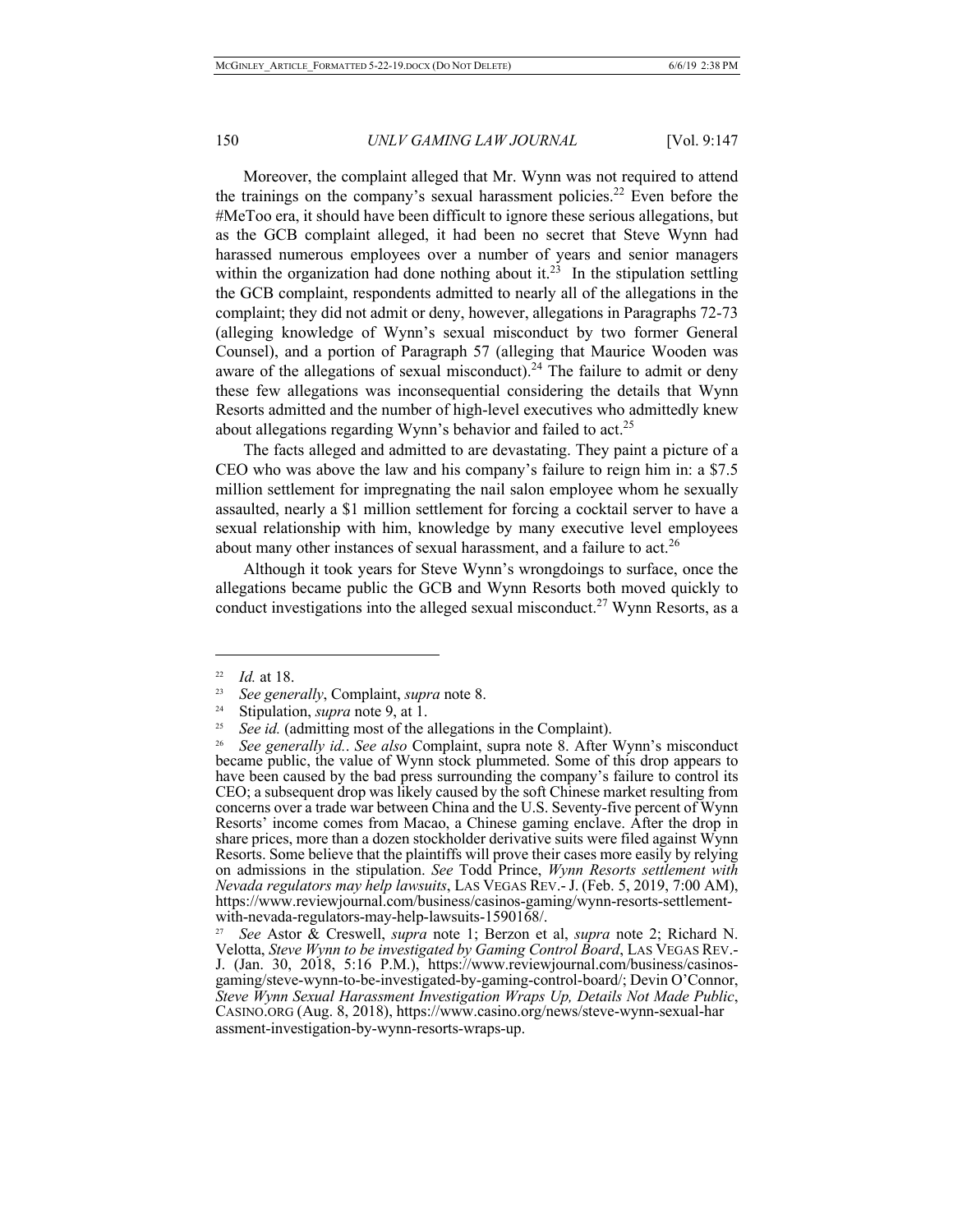result, made significant changes in personnel and policies.<sup>28</sup>

It would be easy to dismiss the Wynn situation as an unusual abuse of power by an out-of-control CEO, but it may be only the tip of the iceberg, not only at Wynn, but in other casinos in Las Vegas and elsewhere. While the Wynn facts are severe, they represent what many see as typical sexual harassment in that they describe relatively powerless and vulnerable female employees who are preyed upon by a more powerful male supervisor or manager in the company.<sup>29</sup>

This article discusses the issue of sex- and gender-based harassment in the gaming industry and proposes potential solutions to the problem. Part II examines the different varieties of sex- and gender-based harassment that occur in casinos, potential causes of the harassment, research on harassment of employees in the casino/hospitality industry, and general research on preventing and remedying harassment. Part III discusses the Amended Gaming Regulations that the GCB proposed in light of the Wynn case, and analyzes the potential effectiveness of these regulations in light of the social science research concerning what works to end harassment and discrimination in workplaces. It also considers the unique characteristics of the gaming industry and calls for specialized, industry- and organization-specific research. It proposes a research plan that would permit researchers to understand exactly what causes harassment in the casinos and other gaming establishments, how effective the current policies are, and how to move forward with a model to defeat sex- and genderbased harassment and discrimination in the gaming industry. Finally, Part IV concludes that the casino industry would benefit from directed, specific, ethnographic research in order to create models to test their usefulness. Once models are found to be effective, change will occur only if industry leaders demonstrate how seriously they take harassment and require that harassing employees and customers be held accountable for their behaviors.

# PART II: LAW & HARASSMENT IN CASINOS: CHARACTER AND CAUSES

While the Steve Wynn situation is egregious, it is not the only instance or type of sex- or gender-based harassment.<sup>30</sup> In fact, while many consider sexual harassment by a powerful male supervisor of a female subordinate the norm in harassment cases, there are many other types of relationships that involve harassment and discrimination as well as other types of victims, perpetrators, and causes other than sexual desire.<sup>31</sup> Yale law professor Vicki Schultz explains that

<sup>28</sup> *See* Stipulation, *supra* note 9, at 2–4.

<sup>29</sup>*See e.g.*, Vicki Schultz, *Reconceptualizing Sexual Harassment*, 107 YALE L. J. 1683, 1686 (1998) [hereinafter Schultz]; ANN C. MCGINLEY, MASCULINITY AT WORK: EMPLOYMENT DISCRIMINATION THROUGH A DIFFERENT LENS 46, 58 (2016) [hereinafter MCGINLEY].

<sup>30</sup> *See generally* Vicki Schultz, *Reconceptualizing Sexual Harassment, Again*, 128 YALE L. J. F. 22, 24–65 (June 2018) [hereinafter Schultz].

<sup>31</sup> *See generally* Schultz, *supra*, note 29, at 1686–87; MCGINLEY, *supra* note 29, at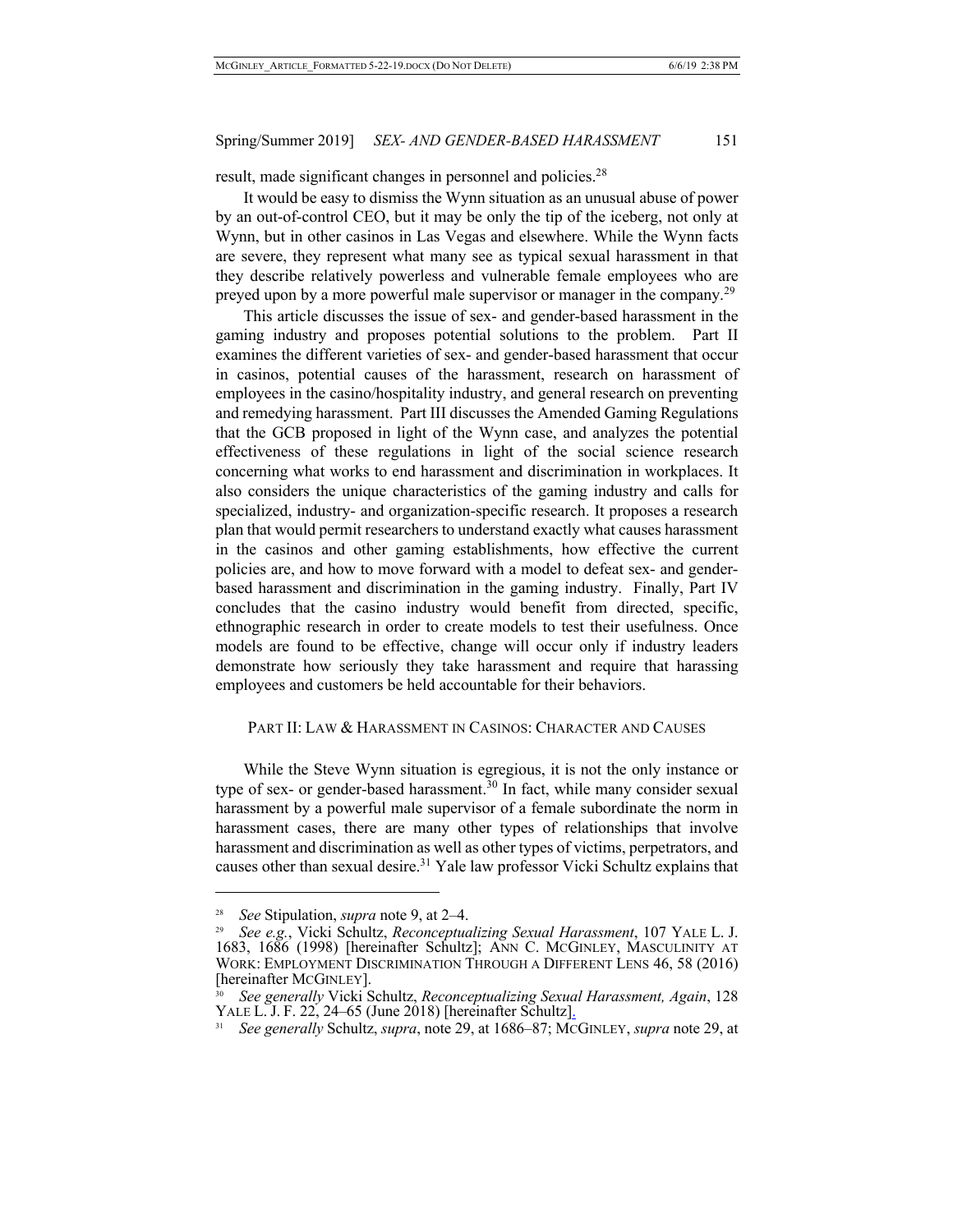the "sexual desire-dominance paradigm" that is generally taken to be the norm, defines harassment as a "top-down, male—to—female, *sexual* phenomenon, driven by sexual desire."32

## *A. Non-Sexual Behaviors Occurring Because of Sex*

Limiting our understanding merely to sexual behavior misses sex- and gender-based harassment that may not be sexual in nature, or whose cause is the perpetrator's interest in establishing his superior masculine credentials.<sup>33</sup> In essence, the law does not limit illegal harassment to sexual behavior, nor does it require that the relationship between the harassers and victims be one of superior and subordinate.<sup>34</sup> Any harassing behavior directed at an individual because of the person's sex or gender (or race, color, national origin, age, religion or disability) is illegal so long as it is unwelcome and severe or pervasive.<sup>35</sup> But since proving a hostile working environment requires a showing that the behavior is sufficiently severe or pervasive to alter the terms or conditions of employment, if we do not consider the behavior—both sexual and non-sexual harassing behavior—in the aggregate, a victim's claim may fail. $36$ 

Research demonstrates that even when sexually-harassing behavior is present, often other gender-based harassment exists. $37$  Both the sexual and the gender-based harassment should be aggregated to determine whether the environment is sufficiently severe or pervasive to alter the terms or conditions of employment and thereby constitute illegal harassment.<sup>38</sup> The key is not whether the behavior is sexual or not; it is whether it occurs because of the victim's sex or gender.<sup>39</sup> Consider the case of Harvey Weinstein, whose alleged sexual assaults account for the recent rise of the #MeToo movement.<sup>40</sup> Vicki Schultz demonstrates that in addition to sexually assaulting and harassing women,

<sup>44–52.</sup>

<sup>32</sup> Schultz, *supra* note 30, at 27. 33 Schultz, *supra* note 30, at 26–27; MCGINLEY, *supra* note 29, at 65–68.

<sup>34</sup> *See id.* at 51, 62, 68, 72-73; Vicki Schultz, *Open Statement on Sexual Harassment from Employment Discrimination Scholars*, 71 STAN. L. REV. ONLINE 17, 21-22, 24, 26 (2018), https://www.stanfordlawreview.org/online/open-statement-on-sexualharassment-from-employment-discrimination-law-scholars/.

<sup>35</sup> Harris v. Forklift Sys., Inc., 510 U.S. 17, 22–23 (1993); *Harassment*, U.S. EQUAL EMP. OPPORTUNITY COMM'N, https://www.eeoc.gov/laws/types/harassment.cfm (last visited May 22, 2019).<br><sup>36</sup> *See* Schultz, *supra* note 30, at 43–44.<br><sup>37</sup> *See* id at 34.

See id. at 34.

<sup>38</sup> *See* Schultz, *supra* note 29, at 1720–21.

<sup>&</sup>lt;sup>39</sup> See MCGINLEY, *supra* note 29, at 39–40.<br><sup>40</sup> See Fiza Pirani, *#MeToo: A timeline of 2018's sexual harassment scandal*, THE ATLANTA J.-CONST. (May 25, 2018), https://www.ajc.com/news/national/metoo- timeline-2018-sexual-harassment-scandals/Lv8ftAS6o0EMSdmqfo2R1L/; *see also* Brockes, *supra* note 3 (description of how the #MeToo label went viral).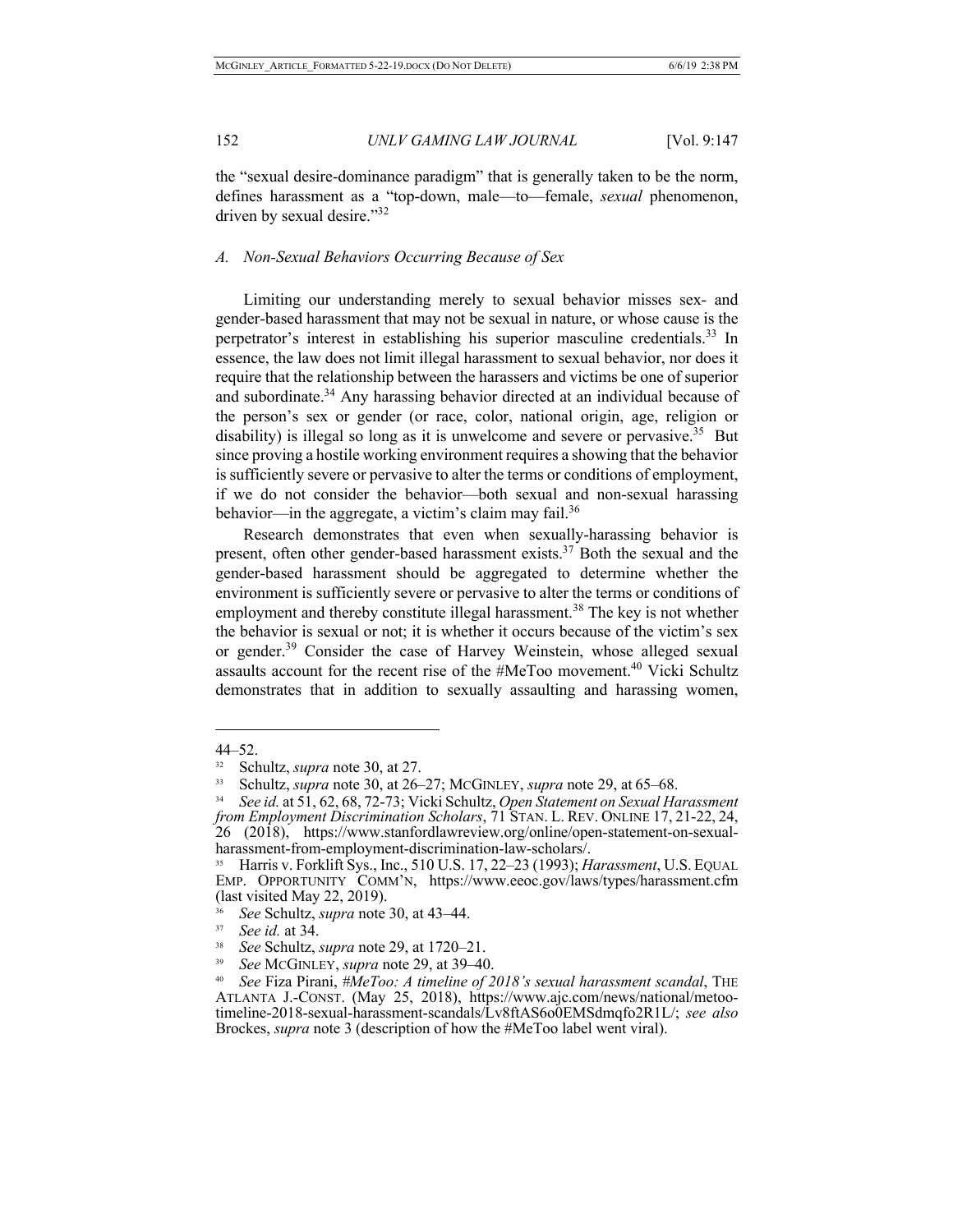Weinstein also allegedly harassed his female employees in derogatory ways yelling and cursing at them, berating them "using gender-based obscenities and stereotypes," and telling them to leave and make babies because that was the only thing they were good for.<sup>41</sup> He also allegedly harassed male employees by directing gendered homophobic slurs at them, and by attacking their masculinity by calling them "cunt" or "pussy."42

In the case of Steve Wynn, it does not appear that the investigations of his behavior considered non-sexual, gender-based behaviors, but gaming establishments should eliminate not only sexually-harassing behaviors but also gender-based harassment and other forms of discriminatory treatment.<sup>43</sup> Moreover, because harassment is more common in sex-segregated industries and/or jobs, employers should consider whether discrimination or harassment is common in all sex-segregated environments and attempt to integrate their workforces.<sup>44</sup> It is important as well to consider whether there is intersectional harassment or discrimination, based on sex or gender as well as race and national origin. The social science research demonstrates that women of color are more likely to be harassed than any other group.<sup>45</sup>

# *B. Victims and Perpetrators*

Both women and men suffer sex- and gender-based harassment.<sup>46</sup> And, while men are the vast majority of perpetrators of harassment, women also

<sup>&</sup>lt;sup>41</sup> Schultz, *supra* note 30, at 36.<br><sup>42</sup> *Id.* at 36 n 43 n 45 (citing V.

Id. at 36 n.43, n.45 (citing Verified Petition, People v. The Weinstein Co., No. 450293/2018 (N.Y. Sup. Ct. Feb. 11, 2018)).

<sup>43</sup> *See* MCGINLEY, *supra* note 29, at 37–43; *see also* Complaint, *supra* note 8; Stipulation, *supra* note 9 (focusing on sexual behavior but not on not-sexual, gender-based harassment and discrimination).

<sup>44</sup>*See* Will McGrew, *Gender segregation at work: "separate but equal" or "inefficient and unfair*", WASH. CTR. FOR EQUITABLE GROWTH (Aug. 18, 2016), https://equitablegrowth.org/gender-segregation-at-work-separate-but-equal-or-

inequitable-and-inefficient/ [hereinafter McGrew]; Schultz, *supra* note 30, at 49; Paula McDonald et al., *Developing a Framework of Effective Prevention and Response Strategies in Workplace Sexual Harassment*, 53 ASIA PAC. J. HUM. RES. 41, 53 (2015).

<sup>45</sup> AMANDA ROSSIE, ET AL., NAT'L WOMEN'S LAW CTR., OUT OF THE SHADOWS: AN ANALYSIS OF SEXUAL HARASSMENT CHARGES FILED BY WORKING WOMEN 2, 5 (2018), *available at* https://nwlc-ciw49tixgw5lbab.stackpathdns.com/wp-content/ uploads/2018/08/SexualHarassmentReport.pdf

<sup>(</sup>noting that Black women file three times as many sexual harassment charges with the EEOC as white, non-Hispanic women); Katherine Giscombe, *Sexual Harassment and Women of Color*, CATALYST (Feb. 13, 2018), https://www.catalyst.org/2018/02/ 13/sexual-harassment-and-women-of-color/ (noting that because of historical treatment of people of color, women of color are more susceptible to sexual harassment than white women are).

<sup>46</sup> *See* MCGINLEY, *supra* note 29, at 40–41.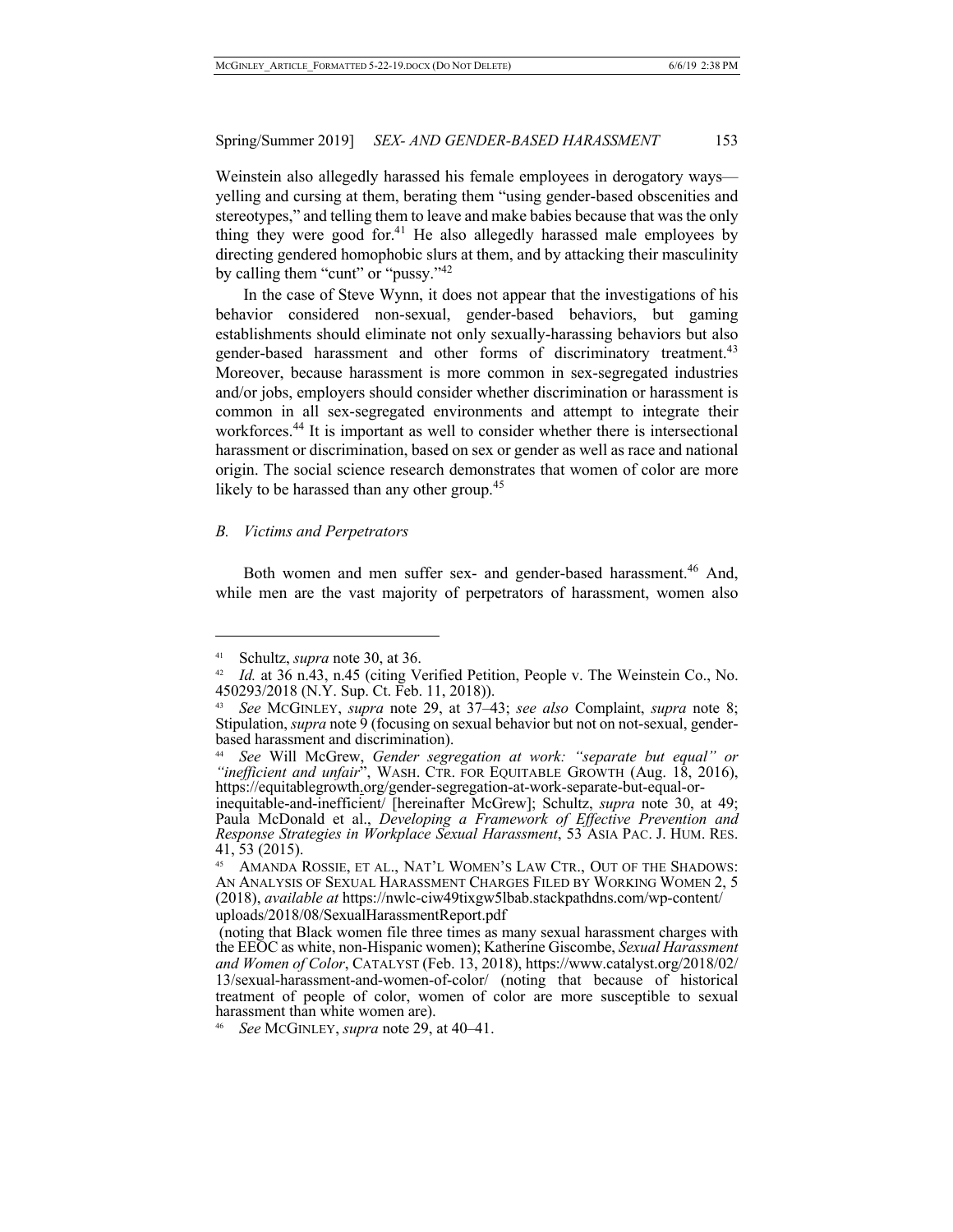engage in harassment of others.<sup>47</sup> Sexual attraction is a cause of some harassment, but sex-based harassment can also occur as a result of a victim's failure to conform to stereotypical norms and/or individual or a group of perpetrators who seek to prove their masculinity to themselves and others.<sup>48</sup>

Harassment occurs on the casino floors, in the back of the house, in guest rooms, at pools, and in clubs.<sup>49</sup> To prevent and remedy harassment and discrimination in gaming institutions, it is necessary to understand that executives, supervisors, co-workers, customers and third-party actors engage in harassment of employees and contractors working for and on casino premises.<sup>50</sup> Because of the sexualized environment in many gaming establishments, the dressing of female cocktail servers in skimpy costumes, and the marketing in Las Vegas that "What happens here, stays here," the environment may prime male customers to harass not only those female cocktail servers, bar tenders, and other women working on the casino floors, in clubs, in bars and on the pool decks but also other women, and perhaps men, working in the casinos.<sup>51</sup>

## *C. Causes of Harassment*

 $\overline{a}$ 

The research also demonstrates that in workplaces and positions that have

<sup>47</sup> *See* Ann C. McGinley, *The Masculinity Motivation*, 71 STAN. L. REV. ONLINE 99, 100 (June 2018), https://www.stanfordlawreview.org/online/the-masculinitymotivation/; Paula McDonald & Sara Charlesworth, *Workplace Sexual Harassment at the Margins*, 30 WORK, EMP. & SOC'Y 118, 119, 123, 129 (2016).

<sup>48</sup> *See* MCGINLEY, *supra* note 29, at 54, 67–68.

<sup>49</sup> *See* Ann C. McGinley, *Harassing "Girls" at the Hard Rock: Masculinities in Sexualized Environments*, 2007 U. ILL. L. REV. 1229 (examining sexually harassing conditions in a Las Vegas casino and the application of the law) [hereinafter *Harassing "Girls"*]; Ann C. McGinley, *Harassment of Sex(y) Workers: Applying Title VII to Sexualized Industries*, 18 YALE J. L. & FEM. 65, 89–107 (2006) (discussing the application of Title VII to employees whose jobs are sexualized in varying degrees) [hereinafter *Harassment of Sex(y) Workers*]. *See also* Ann C. McGinley, *Trouble in Sin City: Protecting Sexy Workers' Civil Rights*, 23 STAN. L. & POL'Y REV. 253 (2012) (analyzing the sexual harassment of female workers in clubs operating in Las Vegas casinos) [hereinafter *Trouble in Sin City*]. *See generally infra* notes 71, 74, 76, 80.

<sup>50</sup> For sources relating to harassment of casino employees, *see supra* note 49; *infra* Part II.D.

For an analysis of the law surrounding the harassment of sexy workers in sexualized environments, *see generally Trouble in Sin City*, *supra* note 49 (analyzing the sexual harassment of female workers in clubs operating in Las Vegas casinos); *Harassing "Girls"*, *supra* note 49 (examining sexually harassing conditions in a Las Vegas casino and the application of the law); *Harassment of Sex(y) Workers*, *supra* note 49 (discussing the application of Title VII to employees whose jobs are sexualized in varying degrees). For an analysis of the law surrounding harassment of non-sexy workers in sexualized environments, *see* Lua Kamál Yuille, *Sex in the Sexy Workplace*, 9 NW J. L. & Soc. Pol'y 88, 92-93 (2013) (discussing standards for holding employers liable for harassment of non-sexy workers in sexualized environments).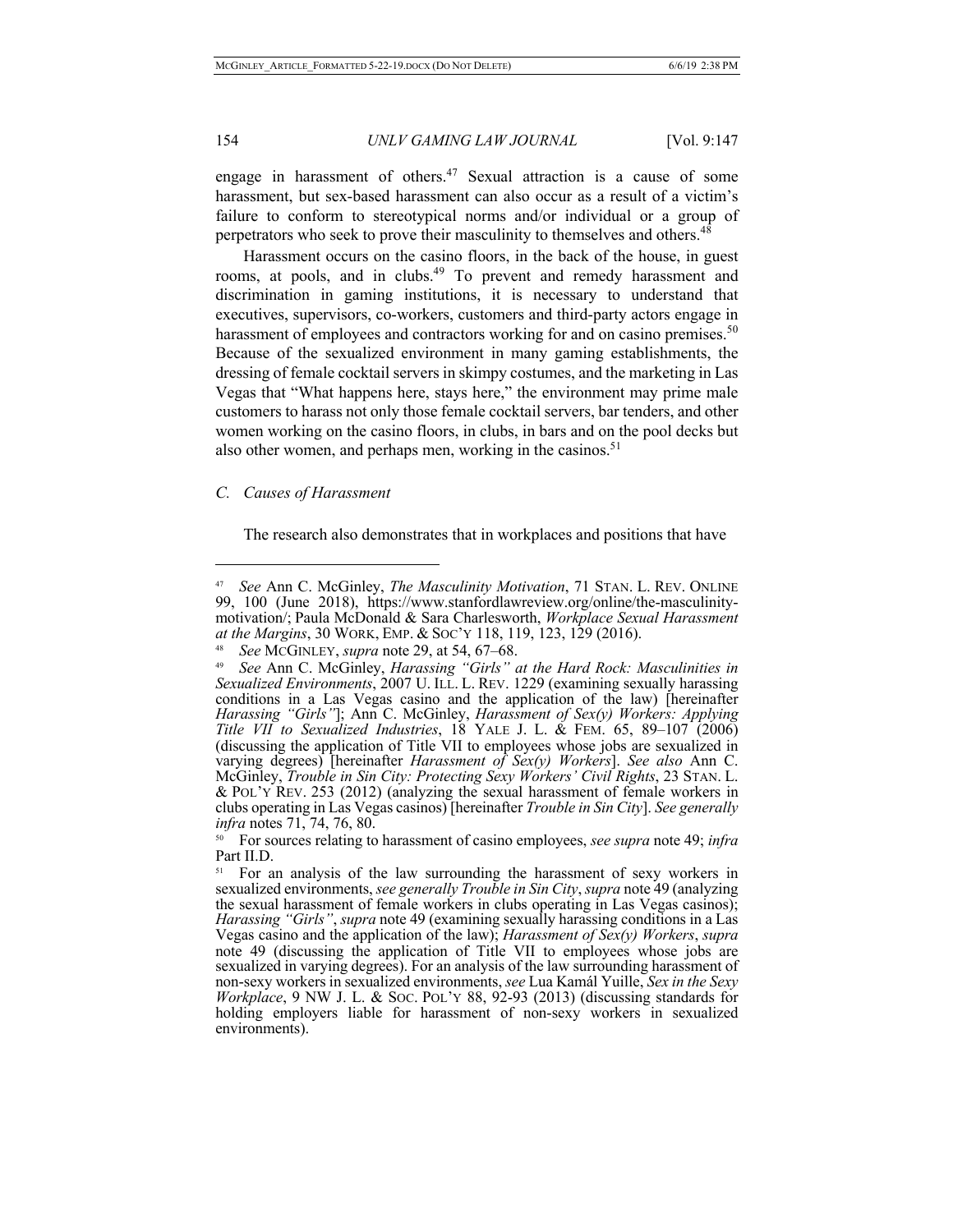been historically male, sex- and gender-based harassment occurs more readily.<sup>52</sup> Sex-segregation of work spaces is a key cause not only of unequal pay for women but also of male harassment of women and men.<sup>53</sup> A vast majority of women and men work in sex-segregated conditions.<sup>54</sup> As a society we have become so used to the idea of jobs being appropriate for specific genders that we barely notice it.

In predominantly male workplaces or jobs identified as masculine, men harass women as they infiltrate the jobs, and they also harass other men either because they do not live up to stereotypically masculine norms or in order to keep them in line—to draw the boundaries as to who is the proper ideal worker.<sup>55</sup> This harassment not only seeks to keep women out but also to keep men masculine.<sup>56</sup> Doing so provides job security to men as well as emotional security that their jobs appropriately reinforce their masculine identities.<sup>57</sup>

## *D. Research on Casino/Hospitality Industry Harassment*

## *1. Union Surveys of Casino Workers*

UNITE HERE's Culinary and Bartenders Unions conducted a survey of more than 10,000 Las Vegas casino workers about sexual harassment in the casino-hotels.<sup>58</sup> The responses found that 59% of cocktail servers and 27% of hotel housekeepers said that they had been sexually harassed by guests, managers, or others while they were on the job.<sup>59</sup> Additionally, 72% of cocktail servers and 53% of hotel housekeepers said that a guest had done something to them that made them feel uncomfortable or unsafe.<sup>60</sup> Similar results were obtained in a UNITE HERE survey of 500 women working in hotels and casinos in Chicago.<sup>61</sup> The Chicago survey found that 65% of casino cocktail servers reported that a guest had groped, pinched, grabbed, or tried to touch them in an unwelcome way, and 49% of housekeepers reported that guests had exposed

60 *Id.*

<sup>52</sup> *See* McGrew, *supra* note 44. *See also* Schultz, *supra* note 29, at 1759–61.

<sup>53</sup> *See* Schultz, *supra* note 29, at 1758-59.

<sup>54</sup> *See id.* at 1756, n.392.

<sup>55</sup> *See* MCGINLEY, *supra* note 29, at 53.

 $\frac{56}{57}$  *Id.* at 27, 53, 59, 65–66.

*Id.* at 4–7.

<sup>58</sup> PRESS RELEASE, CULINARY WORKERS UNION LOCAL 226, LAS VEGAS CASINO WORKERS' UNION IS CALLING ON VISITORS TO NOT SEXUALLY HARASS WORKERS (May 29, 2018), *available at* https://www.culinaryunion226.org/news/press/las- vegas-casino-workers-union-is-calling-on-visitors-to-not-sexually-harass-workers. 59 *Id.*

<sup>61</sup> UNITE HERE LOCAL 1, HANDS OFF, PANTS ON: SEXUAL HARASSMENT IN CHICAGO'S HOSPITALITY INDUSTRY 1, 4 (July 2016), *available at* https://www.hands offpantson.org/wp-content/uploads/HandsOffReportWeb.pdf.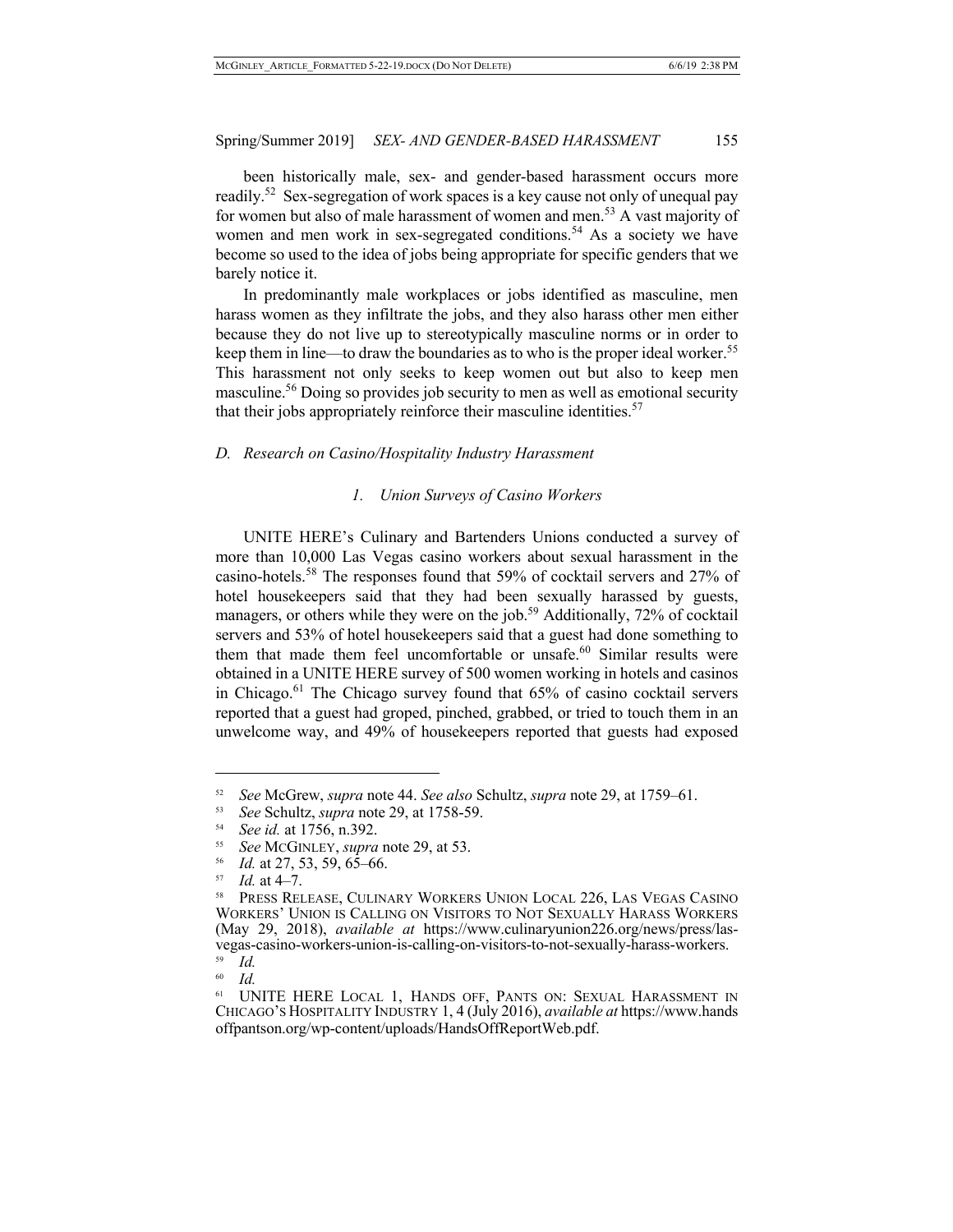themselves, flashed them, or answered the door naked.<sup>62</sup> The Chicago survey also found that 58% of hotel workers and 77% of casino workers reported that they had been sexually harassed at work by a guest.<sup>63</sup> Of those hotel workers who were harassed by a guest,  $56\%$  said that they did not feel safe returning to work.<sup>64</sup> Only one-third of those sexually harassed reported the harassment to their employers.<sup>65</sup>

## *2. Informal Interviews of Casino Workers*

In informal interviews that have taken place approximately once every year or two for the past nineteen years, my students in Employment Discrimination Law have interviewed a sum total of approximately four hundred employees who work in the casinos. The purpose of the interviews was not to add to academic research, but rather to educate the students. Students were assigned to prepare a harassment policy and training Power Point, as well as a memo explaining their choices in writing the policies. They were assigned to interview at least five casino employees so they would understand the conditions on the ground, whether harassment occurs, whether casino employees understand what the employer's policies are, etc. Students have spoken to cocktail servers, dealers, pool attendants, housekeepers, and managerial employees, but most of the interviewees worked on the floor as bartenders, dealers, or cocktail servers. Students have found consistently over a nineteen-year period that most employees do not know whether the employer has a policy, do not remember receiving a policy, and do not know what illegal harassment is.<sup>66</sup> Many workers respond initially that they have never suffered harassment, but when harassment is explained to them, they state that they have been harassed while working in the casino. They note that customers as well as co-workers engage in harassment. Few to none of the employees interviewed by the students stated that they had ever reported harassing behavior.<sup>67</sup>

In informal interviews that I have conducted over the years and in work with students, both former and current employees have confidentially told me that harassment by customers is the norm, especially for women working as cocktail

 $\frac{62}{63}$  *Id.* at 6.

 $\frac{63}{64}$  *Id.* at 4.

*Id.* at 6.

<sup>65</sup> *Id.* at 8.

<sup>&</sup>lt;sup>66</sup> The data students collected was acquired as part of a teaching project rather than a research project, and interviewees and their employers were assured of confidentiality. Therefore, this data is not available for publication.

These are not scientific snow ball ethnographic surveys, but I offer this information because it results from years of similar responses from a fairly large number of employees. A true scientific ethnographic study would be very useful in figuring out what the issues are and how to remedy them.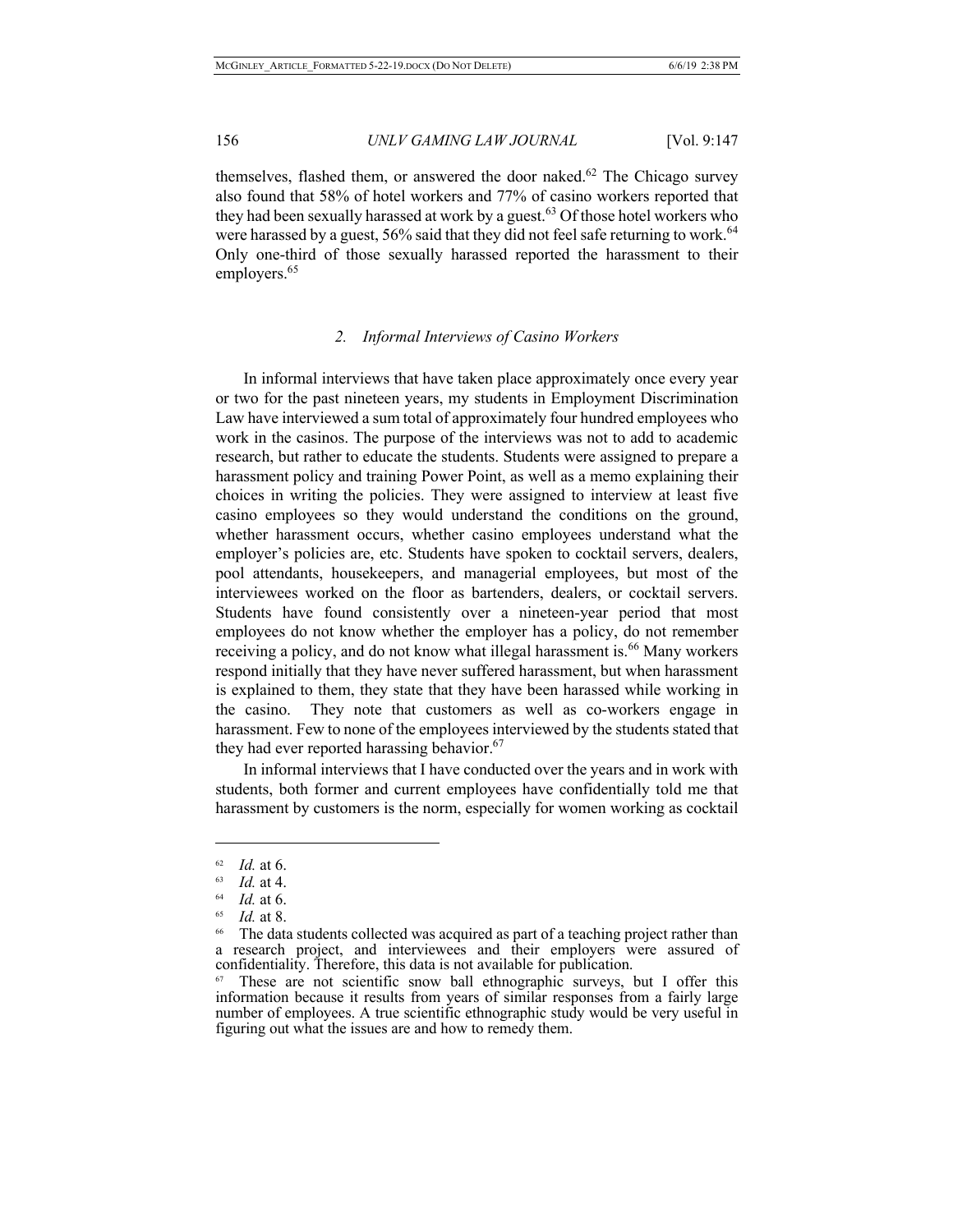servers and dealers in skimpy costumes. Workers have told me that either they haven't reported the customer harassment for fear of retaliation or of being moved from serving the high roller tables. Once moved, they lose tips. When they have reported harassment by customers to their floor managers, cocktail servers and dealers have explained that they have been moved, and the unruly customer either gets a slap on the fingers or no punishment at all.<sup>68</sup> Workers attribute the harassment to customer drunkenness, anger at losing at the tables, drug use, and a marketing initiative by the casino that invited the sexualization of women working at the casino.<sup>69</sup>

Although none of these interviews or surveys constitutes a well-run ethnographic study, they do demonstrate that it is very likely that although the casinos have policies and training, these measures seem not to work to prevent and remedy sex- or gender-based harassment.

# *3. Social Science Research on Harassment and Discrimination in the Hospitality Industry*

Social scientists have begun to engage in research of sexual harassment in the hospitality industry.<sup>70</sup> One New Zealand study found that sexual harassment is prevalent in hospitality, especially of younger European women who work in the food and beverage positions or in the front offices.<sup>71</sup> The study found that the perpetrators of harassment are customers, peers, superiors and, on occasion, subordinates, in that order.<sup>72</sup> Approximately 29% to 39% of the harassment reported was by customers.<sup>73</sup> Other scholars note that few women are represented in high positions in the hospitality industry, and women employed in restaurants, bars, and casinos are often expected to engage in emotional labor, to wear sexualized costumes, and to flirt with customers.<sup>74</sup> This sexualization of women in the hospitality industry leads to sexual harassment and an unwillingness or fear to report it.<sup>75</sup>

These scholars believe that hotel environments create a particular vulnerability of employees to sexual harassment.<sup>76</sup> There is a high degree of customer and employee interaction, and hotel employees work long, irregular

<sup>68</sup> *See Harassing "Girls"*, *supra* note 49, at 1236–37.

<sup>69</sup> *See id.* at 1235.

<sup>70</sup> *See infra* notes 71–78; 80–81; 93–97.

<sup>71</sup> Jill Poulston, *Metamorphosis in Hospitality: A Tradition of Sexual Harassment,* 27 INT'L. J. HOSPITALITY MGMT. 232, 238 (2008).

<sup>72</sup> *Id.* at 236.

<sup>73</sup> *Id.* at 238.

<sup>74</sup> Nigel Morgan & Annette Pritchard, *Gender Matters in Hospitality*, 76 INT'L. J. HOSPITALITY MGMT. 38, 41 (2019).

*Id.* at 41.

<sup>76</sup> *See* Gilbert, *supra* note 1, at 49–50.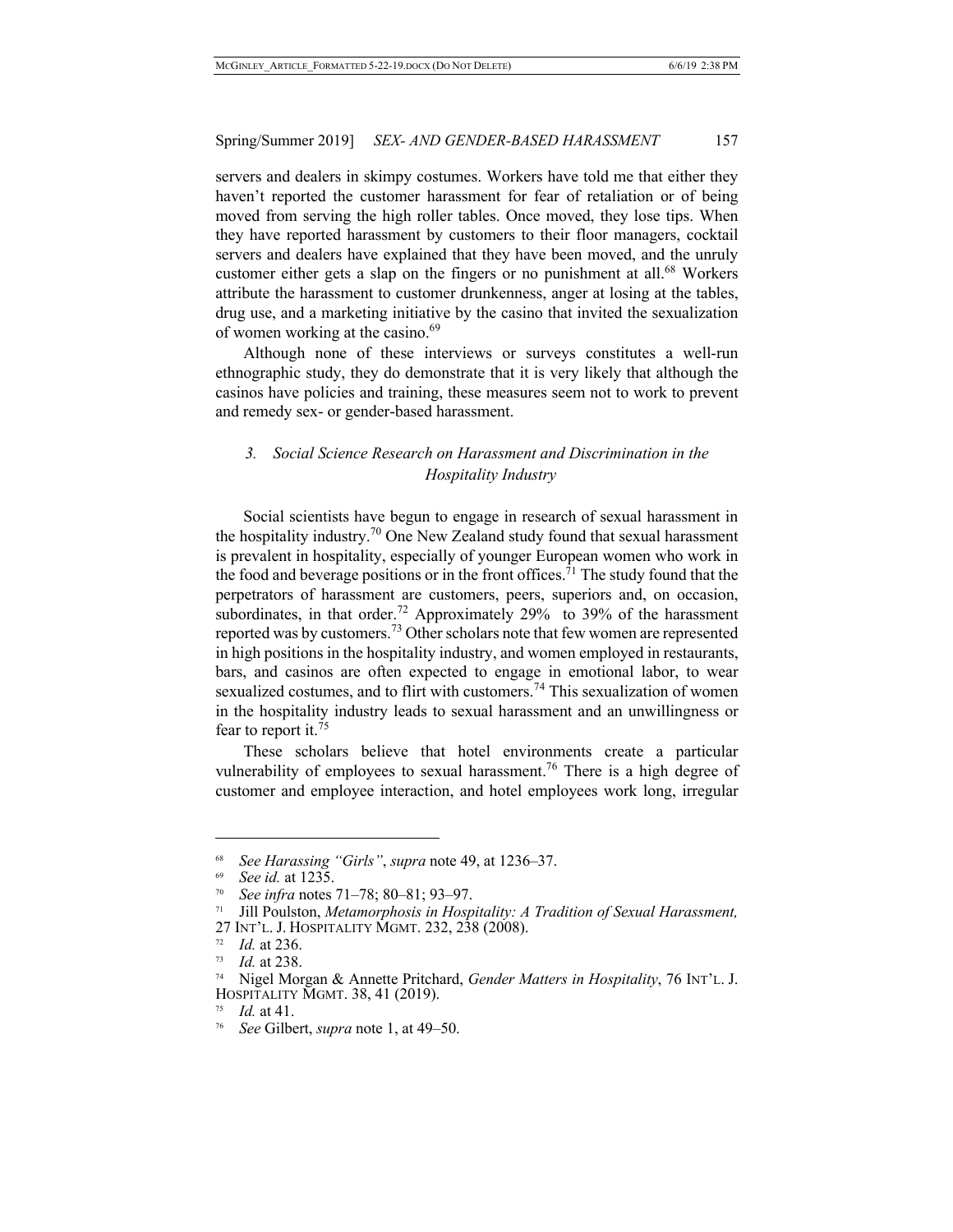hours, many of which take place at night.<sup>77</sup> Moreover, hotel staff continually have to be polite and friendly toward customers who act in offensive ways.<sup>78</sup> This emotional labor is similar to that described as gendered by Arlie Hoschchild in studying the work of flight attendants.<sup>79</sup> While they are public places, hotels also have private spaces that are temporary homes.<sup>80</sup> The rooms are sexualized, according to these scholars, because many customers expect hotel workers to serve their sexual needs. $81$  In many of the incidents of harassment described in one study, for example, customers made assumptions that service employees in a hotel environment also played a sexual role.<sup>82</sup> While most service workers in these positions are women, men who worked as receptionists and in room service were also harassed, some by female customers and others by male customers.<sup>83</sup> The authors of this study posited that men were more vulnerable if they worked in jobs that were previously held by men but had more recently become feminized.<sup>84</sup> In essence, men doing "women's jobs" are more likely to suffer harassment, perhaps because filling these jobs feminizes men holding the jobs themselves, thereby removing the power that masculinity would ordinarily play to protect them against harassment.<sup>85</sup>

One study in casinos that was focused on bad behavior by customers generally and did not ask about sexual harassment found that the "customer is always right" attitude prevails and has given "bargaining power" to customers, making many customers reluctant to follow organizational norms and behaviors in a service encounter.<sup>86</sup> Customers who misbehave are labeled "jaycustomers."<sup>87</sup> In what is claimed to be the first study of jaycustomer behaviors in casinos, the authors argue that casinos are unique in the hospitality

 $\overline{a}$ 

10/travel/new-report-human-trafficking-exploitation-of-hotel-industry-<br>workers.html (discussing trafficking of hotel employees for both labor and sex).<br><sup>82</sup> Guerrier & Adib sunga pote 80

<sup>77</sup> *Id*. at 49–51.

<sup>78</sup> *Id.* at 51.

<sup>79</sup> *See* ARLIE RUSSELL HOCHSCHILD, THE MANAGED HEART:COMMERCIALIZATION OF HUMAN FEELING (3d. ed. 2012) (discussing the toll that flight attendants' need to smile and act friendly constantly takes on the employee).

<sup>80</sup> Yvonne Guerrier & Amel S. Adib, *'No, We Don't Provide that Service': The Harassment of Hotel Employees by Customers*, 14 WORK, EMP. & SOC'Y 689, 702 (2000).

<sup>81</sup> *Id.* at 702. *See also* Karen Schwartz, *New Report Details Exploitation of Hotel Industry Workers*, N.Y. TIMES (Apr. 10, 2017), https://www.nytimes.com/2017/04/

<sup>&</sup>lt;sup>82</sup> Guerrier & Adib, *supra* note 80.<br><sup>83</sup> *Id* at 691 697 702

Id. at 691, 697, 702.

<sup>&</sup>lt;sup>84</sup> *See id.* at 691, 702.

See McGINLEY, *supra* note 29, at 27 (noting that men who are feminine are harassed by other men to prove their masculinity and to encourage them to leave the job).

<sup>86</sup> Lawrence Hoc Nang Fong, et al., *Exploring Jaycustomer Behavior and Handling Approach in Casinos*, 29 INT'L. J. CONTEMP. HOSPITALITY MGMT. 1403, 1403  $(2017)$ .

<sup>87</sup> *Id.*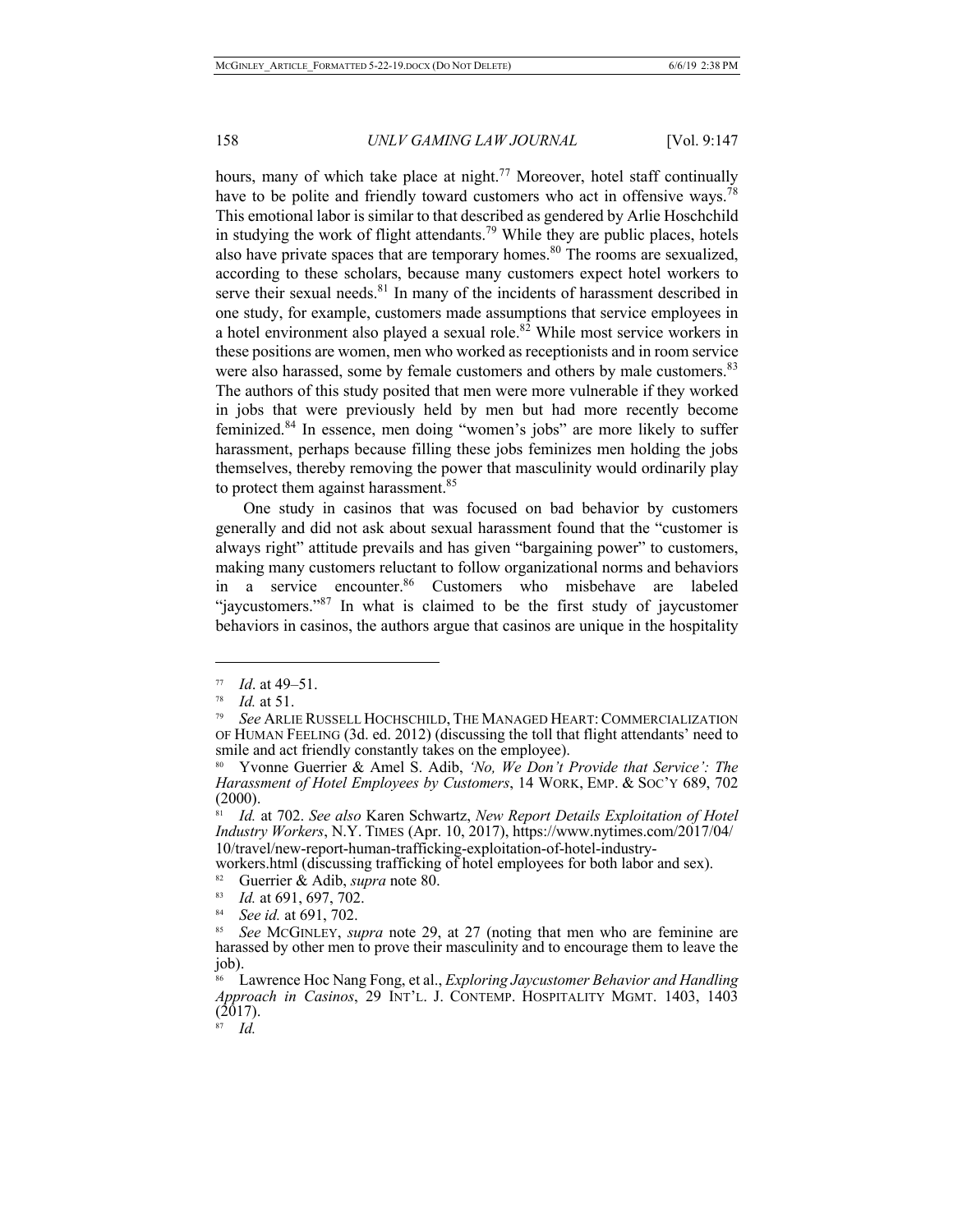industry because of the large sums of money flowing across the casino floor, players' desire to win, super-charged environments, and the negative social impacts of problem gambling.<sup>88</sup> There exist antecedents to negative behaviors that are both individual to the person and related to the situation.<sup>89</sup> The situational antecedents include: drunkenness, customer dissatisfaction, an environment that encourages illegal activities, crowding, and the employees' endorsement of the "customer is always right" adage.<sup>90</sup> In a study asking casino employees to identify negative jaycustomer behavior, employees noted (in descending order) oral abuse, unreasonable arguments, breaking casino rules, breaking the law, physical abuse, property abuse, breaking a promise (once the customer agrees with the employee to act in a particular way), instigation of others, and retaliation against employees.<sup>91</sup> Employees responded to negative behaviors by (in descending order) reporting the customers to superiors, managing customers' emotions, requesting investigations, accommodating the customer, seeking support from security, isolating the employee from the customer, requesting intervention, apologizing to customer, offering gifts, restraining the customer, requesting intervention from a casino host, and expelling the customer.  $92$ 

One older study of Reno, Nevada casinos measured sexual harassment of casino employees by supervisors and co-workers only (not customers).<sup>93</sup> This study collected employee responses to questionnaires in 1992 and 1993 and found that overall 8.25% of workers—approximately 15% of the women and 2% of the men who responded— felt that a *supervisor or co-worker* had harassed them.<sup>94</sup> Those employees who believed that they had been sexually harassed were less satisfied with their jobs and less committed to the organization.<sup>95</sup> Although the researchers found that casino employees perceive equal amounts of sexual harassment as employees in other industries, and harassed casino employees were less happy in their jobs than those who did not suffer harassment, they did not quit their jobs at a higher rate than their non-harassed co-workers.<sup>96</sup> The researchers concluded that this data likely meant that casino

 $\overline{a}$ 

<sup>95</sup> *Id*.

 $\frac{88}{89}$  *Id.* at 1404.

*Id.* at 1409.

<sup>90</sup> *Id.*

<sup>&</sup>lt;sup>91</sup> *Id.* at 1415. Curiously, none of the employees identified sexual harassment in this study even though previous studies demonstrate that sexual harassment is a common jaycustomer behavior. *Id.* at 1423. Because here the vast majority of employees questioned were male and they were asked to identify only one negative incident, it is likely that the study did not capture sexual harassment that existed. *Id.*

<sup>92</sup> *Id.* at 1419.

<sup>93</sup> *See generally* Yvonne Stedham & Merwin C. Mitchell, *Sexual Harassment in Casinos: Effects on Employee Attitudes and Behaviors*, 14 J. GAMBLING STUD. 381 (1998).

<sup>&</sup>lt;sup>94</sup> *Id.* at 393.

<sup>96</sup> *Id.*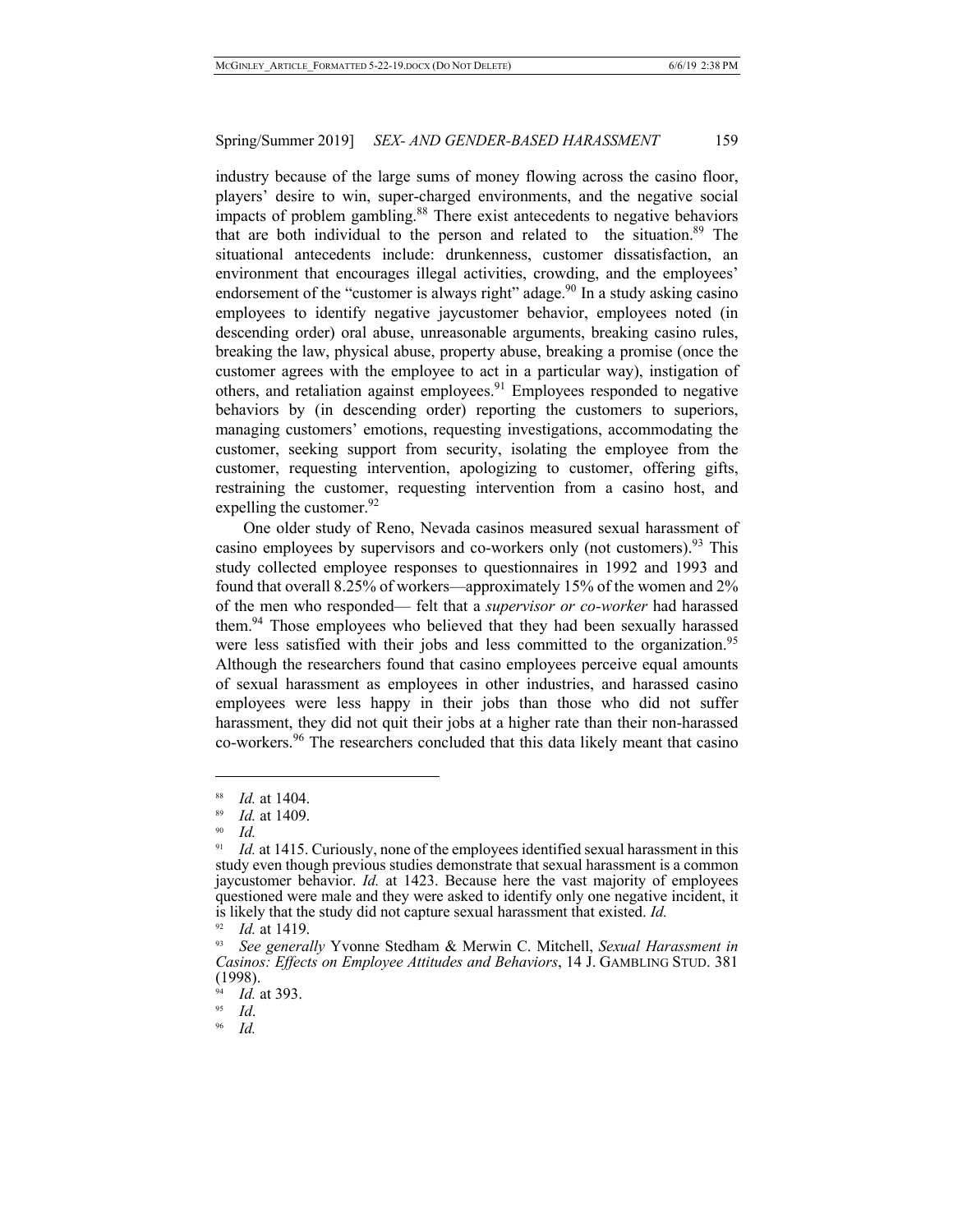workers accept that sexual harassment is part of the job. $97$ 

*E. Remedying Sex-based Harassment: Social Science Research and the Equal Employment Opportunity Commission Task Force*

# *1. What We Know About Policies and Training*

Unfortunately, there is no research that proves that policies and trainings standing alone work to prevent illegal harassment in workplaces.<sup>98</sup> In *Sexual Harassment Training Effectiveness: An Interdisciplinary Review and Call for Research*, <sup>99</sup> authors Mark Roehling and Jason Huang explain that although U.S. employers spend more than \$10 billion annually on sexual harassment training, there are significant questions regarding its effectiveness.<sup>100</sup> The issue of effectiveness is particularly complicated because the research is inadequate for the following reasons:

> (1) The overlap of legal and other definitions of sexual harassment;

> (2) The organizations' interest in defining sexual harassment more broadly than the law does;

> (3) Researchers' limited attempts to integrate legal and behavioral science perspectives;

> (4) Researchers' heavy reliance on public employees as research subjects;

> (5) Researchers' failure to provide detailed descriptions of the trainings in research results;

> (6) Researchers' failure to rule out non-training employer actions aimed at reducing sexual harassment as a cause of an increase in reporting or decrease in harassment;

> (7) Researchers' use of evaluation periods that may be too short to reach conclusions as to the effectiveness of the training;

> (8) The lack of clarity among social scientists concerning whether the increase of reporting following training means an

<sup>97</sup> *Id.* at 396–97.

<sup>98</sup> *See* Susan Bisom-Rapp, *Sex Harassment Training Must Change: The Case for Legal Incentives for Transformative Education and Prevention*, 71 STAN. L. REV. ONLINE (June 2018), https://www.stanfordlawreview.org/online/sex-harassment- training-must-change-the-case-for-legal-incentives-for-transformative-education- and-prevention/.

<sup>99</sup> Mark V. Roehling & Jason Huang, *Sexual Harassment Training Effectiveness: An Interdisciplinary Review and Call for Research*, J. ORGANIZATIONAL BEHAV. 1 (2018).

<sup>100</sup> *Id*.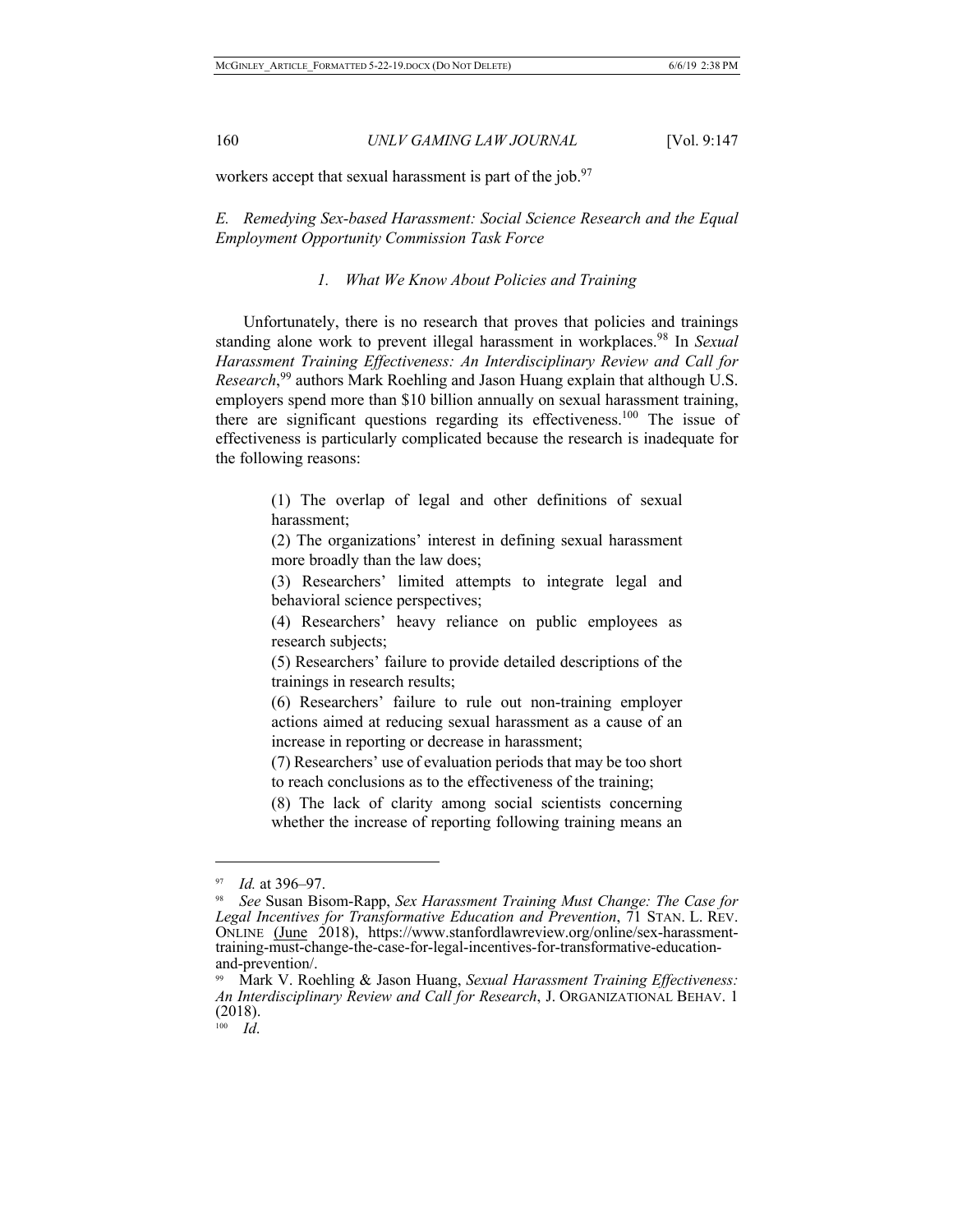increase in harassment or an increase of awareness; and (9) The studies' failure to distinguish between internal and external reporting.<sup>101</sup>

Research findings demonstrate that sexual harassment training appears to increase knowledge about what sexual harassment is, as measured at the end of the training, but there is no research that answers the question of whether increased knowledge is retained.<sup>102</sup> Moreover, despite increased knowledge of what sexual harassment is after training, the research generally concludes that training alone is unlikely to result in significant reduction of sexual harassment.<sup>103</sup> The research suggests, however, that training can play an important role in contributing to reduction or prevention of sexual harassment if conducted in accordance with scientific principles and the organization is supportive.<sup>104</sup>

Roehling and Huang conclude that future research is necessary to investigate organizational context, the policies that exist and how they interact with training, and how policies are enforced in particular organizations (e.g. zero tolerance, consistent punishment of harassers).<sup>105</sup> Moreover, future research should consider the influence of context across different units within a given organization.<sup>106</sup> Researchers should investigate how training affects different populations of employees with different cultural backgrounds, whether training is effective to remedy a known harasser's tendency to harass, and the extent to which sexual harassment training methods and media affect the result (e.g. faceto-face vs. online training).<sup>107</sup> Roehling and Huang also suggest that researchers address methods that attempt to change behaviors rather than attitudes, which are much more difficult to change.<sup>108</sup> Finally, these authors argue that while there may be some benefit from laboratory research on the effectiveness of training, there is a dire need for more research in the organizational context, and that researchers should conduct meta-analytic investigations to address the identified research questions, if available, from current studies.<sup>109</sup>

The Equal Employment Opportunity Commission ("EEOC") Select Task Force on the Study of Harassment in the Workplace, a bipartisan group that engaged in a comprehensive literature study, concluded as well that although standalone trainings are not proven effective, employers should have policies and trainings along with an emphasis on leadership and accountability in a holistic

- See *id.*
- 109 *See id.* at 15.

<sup>&</sup>lt;sup>101</sup> *See id.* at 2, 6–7, 9–12<br><sup>102</sup> *See id.* at 9.

<sup>103</sup> *See id.* at 10.

<sup>&</sup>lt;sup>104</sup> *See id.* at 11–12.

<sup>105</sup>*See id.* at 13. 106 *See id.*

<sup>107</sup> *See id.*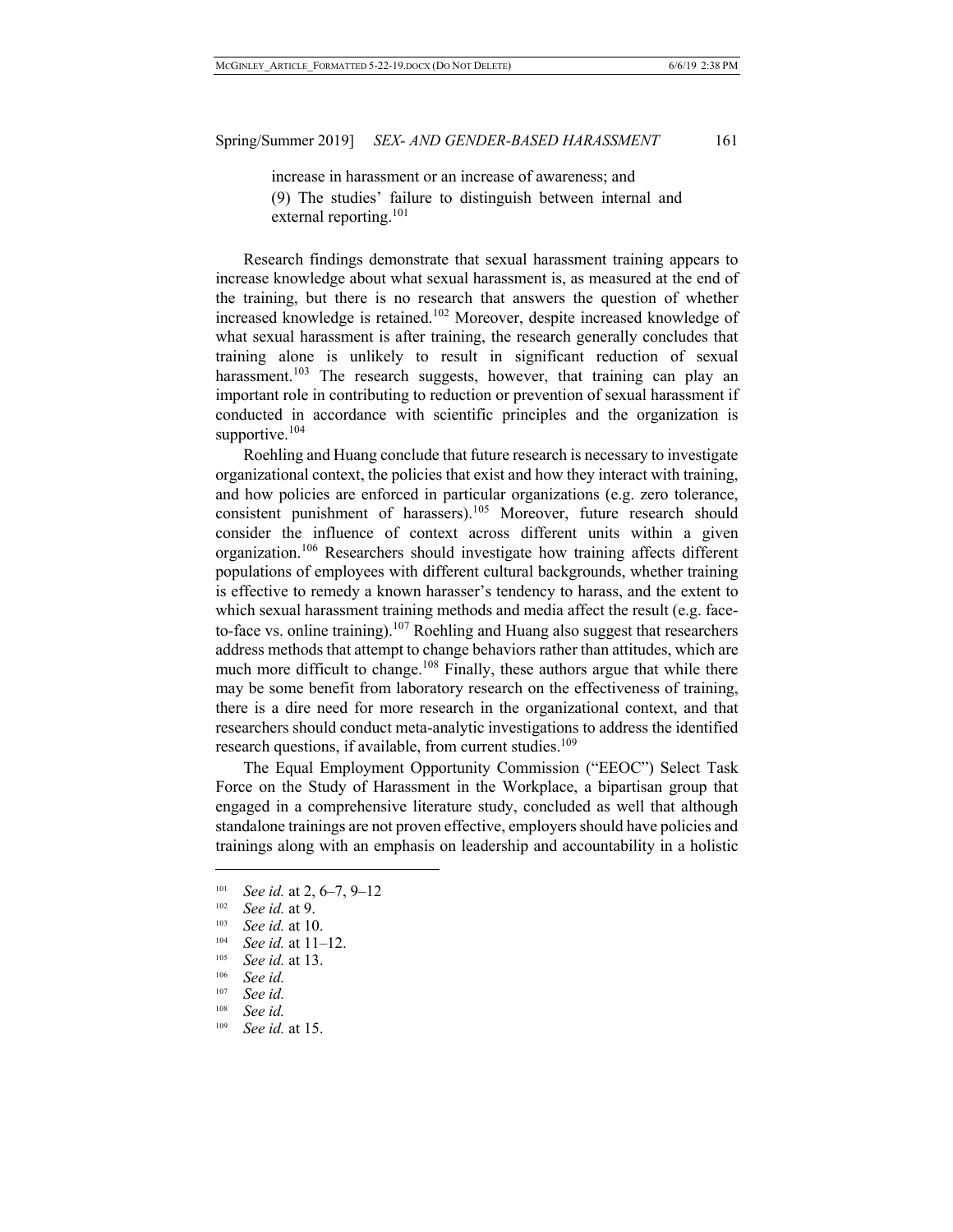approach.<sup>110</sup> The Report concludes that without leadership that is obviously committed to eliminating discrimination and harassment from the workforce, these behaviors will continue to occur.<sup>111</sup> Leaders must demonstrate a "sense of urgency" about preventing harassment.<sup>112</sup> They can do so by "taking a visible role in stating the importance of having a diverse and inclusive workplace that is free of harassment, articulating clearly the specific behaviors that will not be acceptable in the workplace, setting the foundation for employees throughout the organization to make change (if change is needed), and, once an organizational culture is achieved that reflects the values of the leadership, commit to ensuring that the culture is maintained."113 Leadership must assess whether the workplace has risk factors for harassment, take steps to address or eliminate them, and conduct climate surveys of employees before and after a "holistic approach to prevention" is in place.<sup>114</sup> Leadership should also have effective policies and procedures and effective trainings.<sup>115</sup> Finally, leadership must devote time and money to the effort, and leaders with responsibility to eliminate harassment must have enough power and authority to make it happen.<sup>116</sup>

A second necessity is accountability, which requires an effective antiharassment program with an effective, safe reporting system, a thorough system of investigation, and proportionate corrective actions.<sup>117</sup> Individuals who have engaged in harassment must be held accountable for their actions with sanctions that are in proportion to the behavior.<sup>118</sup> Mid-level managers and front-line supervisors must be held responsible for monitoring and stopping harassment of those under them—if they do not investigate thoroughly and impose proportional sanctions, they should be punished.<sup>119</sup> And, leadership must incentivize and reward mid-level managers and front-line supervisors for promptly reporting, investigating, and dealing with complaints.<sup>120</sup> In fact, it is ordinarily a good sign, at least initially, if harassment complaints rise in a particular division.<sup>121</sup> This often means that the trainings and policies are working, and managers and

<sup>110</sup> *See generally* CHAI R. FELDBLUM & VICTORIA A. LIPNIC, U.S. EQUAL EMP'T OPPORTUNITY COMM'N, REPORT OF THE CO-CHAIRS OF THE SELECT TASK FORCE ON THE STUDY OF HARASSMENT IN THE WORKPLACE iv, v (June 2016), *available at* https://www.eeoc.gov/eeoc/task\_force/harassment/upload/report.pdf [hereinafter EEOC TASK FORCE REPORT].

<sup>&</sup>lt;sup>111</sup> *See id.* at 31–34.

<sup>&</sup>lt;sup>112</sup> *Id.* at 32.<br><sup>113</sup> *Id.* 14 at 33

*Id.* at 33.

<sup>115</sup> *Id.*

<sup>&</sup>lt;sup>116</sup> *See id.* at 33–34.

<sup>&</sup>lt;sup>117</sup> *Id.* at 34.

<sup>118</sup> *See id.*

<sup>&</sup>lt;sup>119</sup> *See id.* at 35.<br><sup>120</sup> *See id.* at 34-

See id. at 34-35.

<sup>121</sup> *See id.* at 36.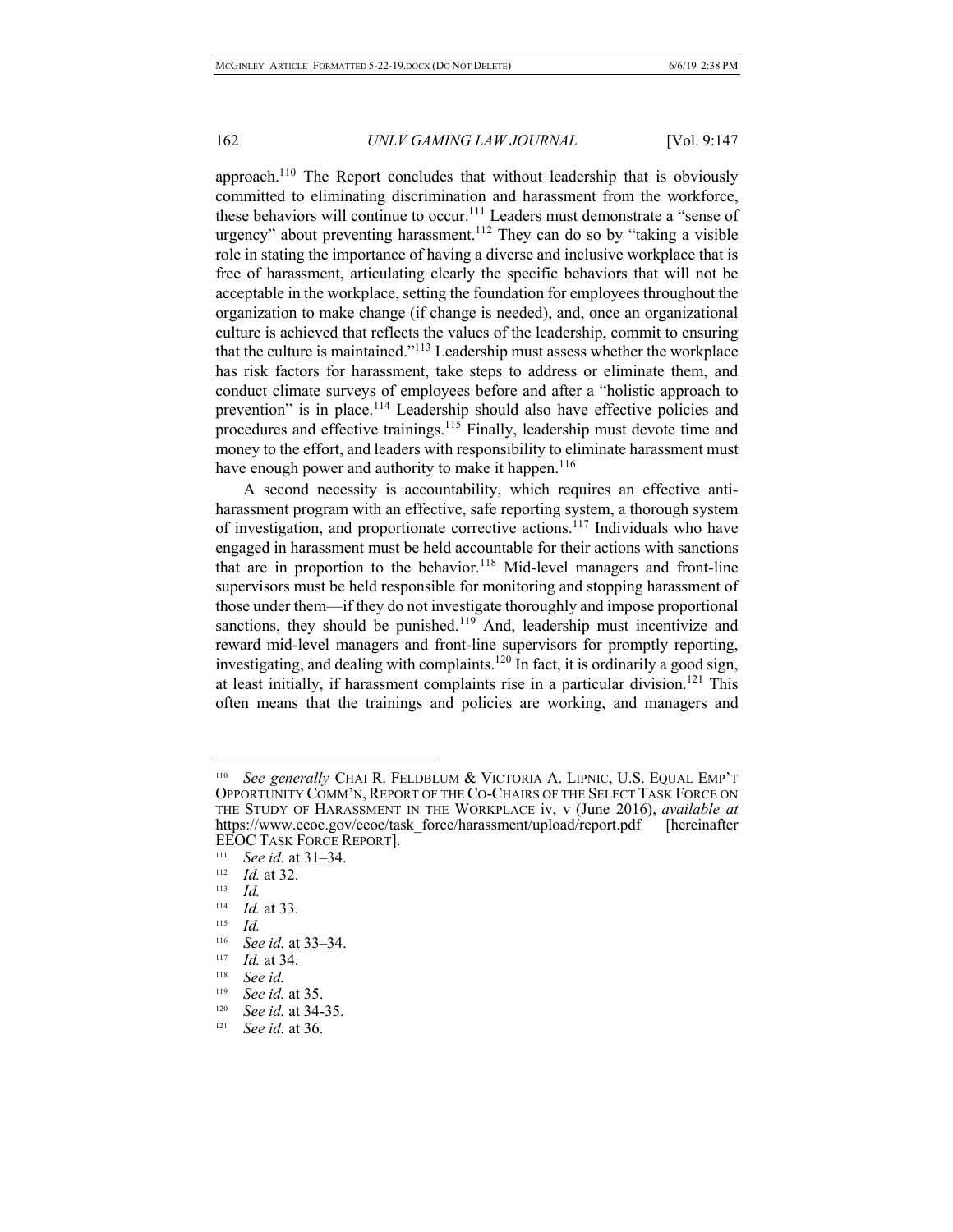supervisors are taking complaints seriously and not suppressing them.<sup>122</sup>

The EEOC Task Force acknowledged the lack of empirical evidence supporting standalone trainings and policies, but the Task Force noted that in absence of such empirical proof, there is at least some agreement that certain behaviors appear to work.<sup>123</sup> Employers must take a number of measures to prevent and respond to harassment.

Qualities of policies and procedures that the task force recommends include:

(10) A clear explanation of prohibited conduct, including examples;

(11) Assurance that participants will be protected from retaliation;

(12) A complaint process with multiple, accessible avenues of complaint; $124$ 

(13) Assurance of confidentiality to complainants to the extent possible;

(14) A prompt, thorough, and impartial investigation; and

(15) Assurance of immediate and proportionate corrective action when the employer finds that harassment has occurred, and an appropriate response to behavior that is not yet legallyactionable "harassment" but that could become illegal if not corrected.<sup>125</sup>

The Task Force also recommends that employer policies cover all illegal forms of harassment (based on race, color, disability, age, sex, gender, religion, etc.).<sup>126</sup> It advises frequent in-person compliance trainings that are conducted by qualified, live, interactive trainers, and that the training be frequently evaluated.<sup>127</sup> Training should be for all employees with descriptions of conduct that, if left unchecked, would create a hostile working environment.<sup>128</sup> The trainers should also explain the consequences of engaging in these behaviors and that corrective action will be proportionate to the offense.<sup>129</sup> The Task Force clearly recommends that middle-management and first-line supervisors receive additional compliance training that explains their accountability and the

<sup>122</sup> *See id.*

<sup>&</sup>lt;sup>123</sup> See id. at 45.<br><sup>124</sup> The task force emphasized the importance of a "safe" reporting system that is communicated to employees. The report notes that a significant body of research establishes the concerns that employees have about reporting harassment in their workplaces. *See id.* at 41.

<sup>&</sup>lt;sup>125</sup> *See id.* at 38.

<sup>&</sup>lt;sup>126</sup> *See id.* at 43.

<sup>&</sup>lt;sup>127</sup> *See id.* at 52–53.<br><sup>128</sup> *Id.* at 50

<sup>&</sup>lt;sup>128</sup> *Id.* at 50.<br><sup>129</sup> *Id* 

*Id.*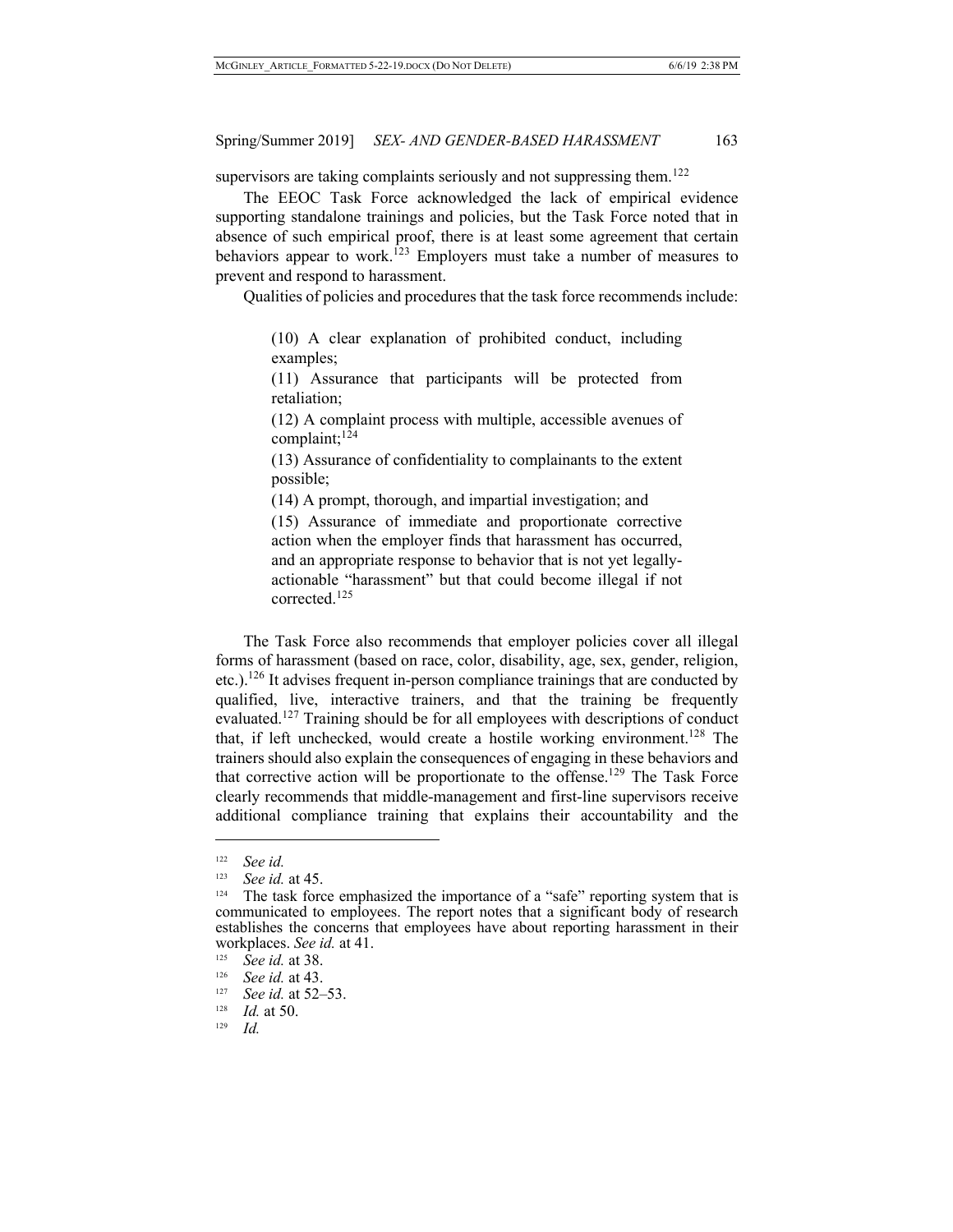employers' expectations of the concrete actions that supervisors should take to prevent and/or stop and remedy harassment.<sup>130</sup> This will include instructions on how to deal with particular behaviors, how to report them up the line, and the affirmative duties of line managers even in absence of a complaint.<sup>131</sup> This training should be tailored to the particular workplace and industry.132

Besides regular compliance training, and while recognizing the paucity of research supporting their effectiveness, the Task Force recommends workplace civility and bystander intervention training, tailored to the workplace, which have proved successful in some organizations.<sup>133</sup>

The Task Force also notes the influence of social media on the workplace environment and the employers' responsibilities in assuring that a toxic environment does not exist as a result of social media interactions.<sup>134</sup> It also explains the dangers and inappropriateness of "zero tolerance" polices.<sup>135</sup> A "zero tolerance" policy implies that all will be treated the same, no matter the gravity or lack thereof of the offense, but "[a]ccountability requires that discipline for harassment be proportionate to the offensiveness of the conduct."<sup>136</sup> For example, the first telling of a sexist joke may merit a warning of the offender, whereas conditioning a subordinate's promotion on the provision of sexual favors would likely merit discharge of the offender.<sup>137</sup>

# *2. Risk Factors and Industry-Specific Problems and Solutions*

The EEOC Task Force also identified a number of risk factors for harassment in workplaces that may be relevant to the increased risk of harassment in the gaming industry.<sup>138</sup> One is that harassment is more likely to occur where there is a coarsened social discourse outside of the workplace.<sup>139</sup> Included in the risk factors identified by the EEOC are workplaces with the following characteristics:

(1) Homogenous workforces;

<sup>&</sup>lt;sup>130</sup> *See id.* at 51.

 $\frac{131}{132}$  *Id.* 

 $\frac{132}{133}$  *Id.* 

<sup>&</sup>lt;sup>133</sup> *See id.* at 54.

See id. at 39. For an examination of the importance of social media and the National Labor Relations Act, *see generally* Ann C. McGinley & Ryan P. McGinley- Stempel, *Beyond the Water Cooler: Speech and the Workplace in an Era of Social Media*, 30 HOFSTRA LAB. & EMP. L. J. 75 (2012).

<sup>135</sup> EEOC TASK FORCE REPORT, *supra* note 110, at 40.

 $\frac{136}{137}$  *Id.* 

 $\frac{137}{138}$  *Id.* 

<sup>&</sup>lt;sup>138</sup> *Id.* at 25.<br><sup>139</sup> *Id.* at 27.

*Id.* at 27. One example given is that after the 9/11 attacks, there was an increase in workplace harassment based on religion and national origin.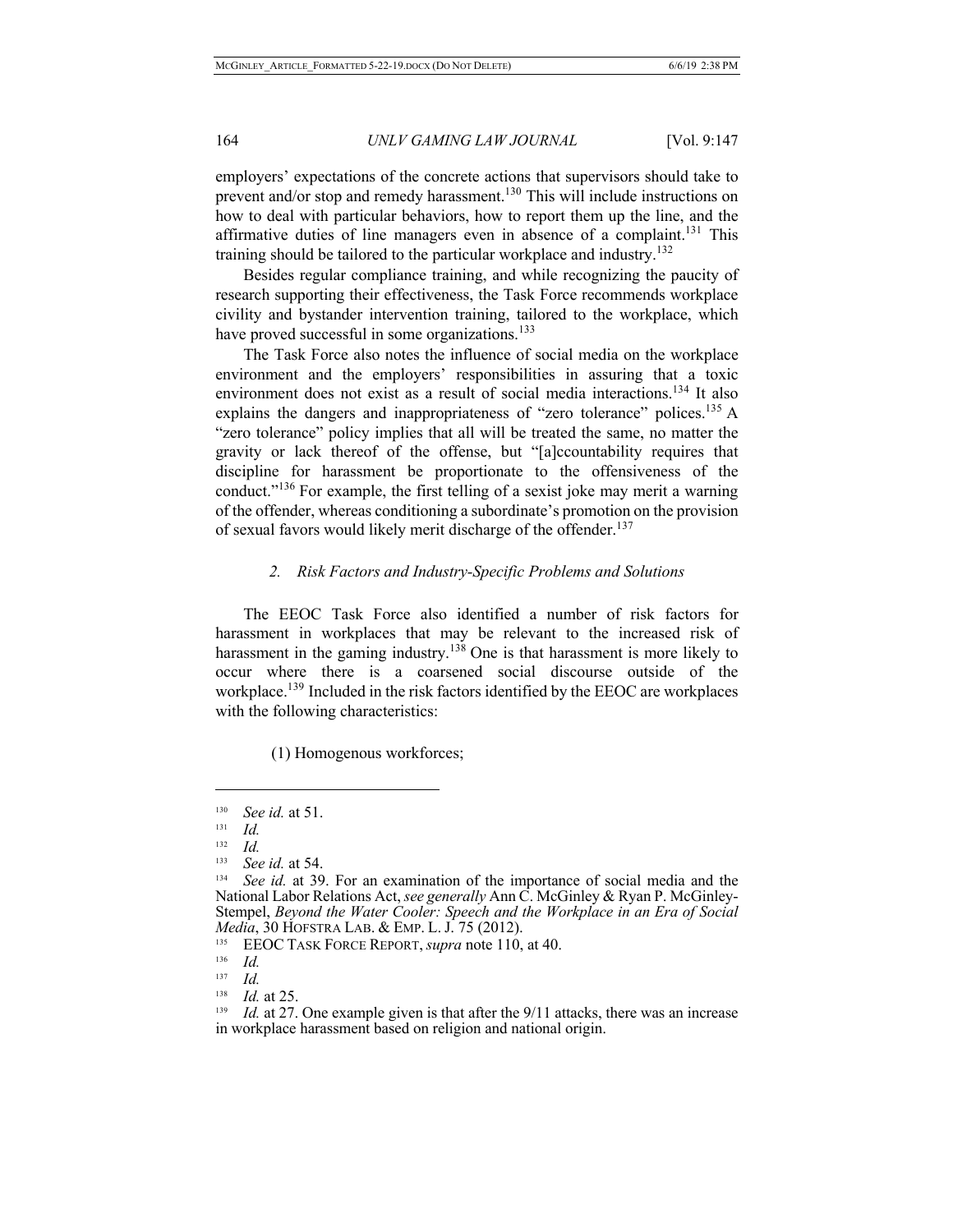(2) Non-conformity of some workers to socially-acceptable gender stereotypes;

(3) Cultural and language differences among employees;

(4) Many young workers;

(5) "High value" employees or significant power disparities among employees;

(6) Employees' jobs and compensation (tips) rely on customer service;

(7) Work is monotonous;

(8) Workers are isolated;

(9) Alcohol is consumed by customers; or

 $(10)$  Work units are decentralized.<sup>140</sup>

A number of the risk factors for harassment identified by the EEOC exist in workplaces in the gaming industry.<sup>141</sup> Certainly, on the casino floors many customers consume alcohol— often to excess—and employees' jobs and compensation rely in large part on good customer service.<sup>142</sup> The same situation exists perhaps to an even greater extreme in the clubs and the pool clubs.143 Moreover, guest room attendants working in guest rooms and halls of the hotels are often isolated, and many are Latinas who do not speak English well; employees in the massage rooms in the hotel spas are isolated while working, and their jobs and tips rely in large part on customer service.<sup>144</sup> Combine these characteristics with the skimpy costumes that women (but not men) wear while working in the clubs, at the pools, and on the casino floor, and the Las Vegas motto of "What happens here stays here," and an environment emerges that is ripe for encouraging harassment.<sup>145</sup>

<sup>140</sup> *Id.* at 26-29, 83-88 (Appendix C, Chart of Risk Factors and Responses includes risk factors and specific strategies to reduce harassment).

<sup>&</sup>lt;sup>141</sup> *Id.* at 25. See generally discussion *supra* Part II.D.<br><sup>142</sup> *See generally Harassment of Sex(y) Workers, supra note 49, at 76-77; Harassing* "Girls", supra note 49, at  $1236-37$ ,  $1237$  n.31,  $1246-48$ ,  $1252$ .<br><sup>143</sup> See, e.g., Trouble in Sin City, supra note 49, at 265-268 (describing horrific

treatment of female employees in private clubs).

<sup>144</sup> *See* EEOC TASK FORCE REPORT, *supra* note 110, at 26. *See also* Dan Barry, *Latina Hotel Workers Harness Force of Labor and of Politics in Las Vegas*, N.Y. TIMES (Nov. 4, 2016), https://www.nytimes.com/2016/11/06/us/politics/latina-hotel- workers-harness-force-of-labor-and-of-politics-in-las-vegas.html (noting that 56% of members of the Culinary Workers Union which represents casino employees in Nevada is Latinx); Bernice Yeung, *Why cleaning a hotel room makes you a target for sexual harassment*, REVEAL (July 21, 2016), https://www.revealnews.org/blog/ why-cleaning-a-hotel-room-makes-you-a-target-for-sexual-harassment/; *see, e.g.*, Pauline Repard, *Massage therapists sue Grand Del Mar hotel over client sexual harassment*, SAN DIEGO UNION-TRIB. (Feb. 27, 2019), https://www.sandiegounion tribune.com/news/courts/sd-me-sexual-harassment-lawsuit-grand-del-mar- 20190227-story.html.

<sup>145</sup> *See Harassment of Sex(y) Workers*, *supra* note 49, at 76-77; Hugo Martin, *Las*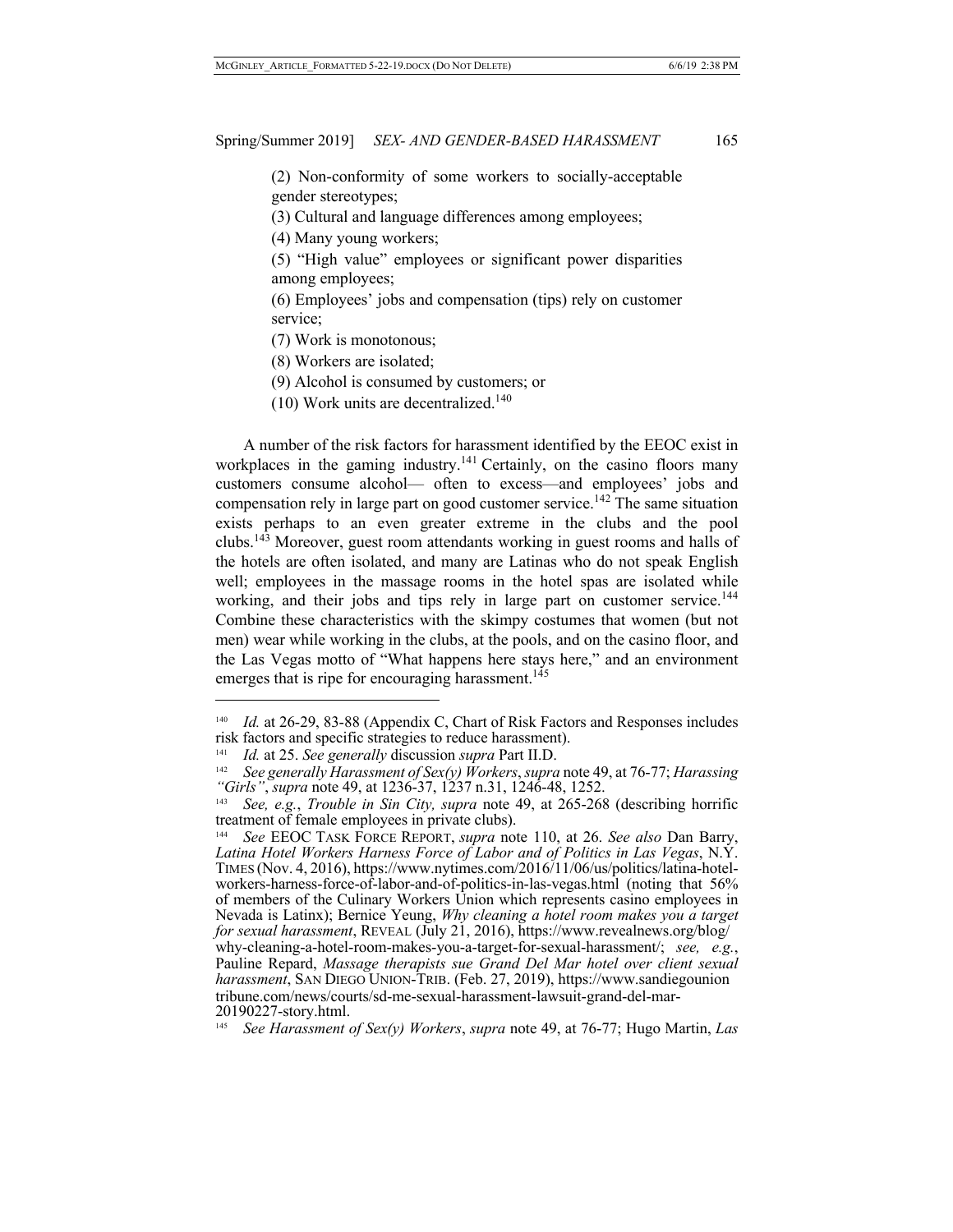The EEOC Task Force recommends that analyses of risks and solutions are best when they are industry and workplace specific, and that it would be ideal for employers to give access to social scientists to study workplaces to do empirical studies that would lead to research-based conclusions about the causes of and solutions for harassment at work.<sup>146</sup>

Besides the ideas suggested by the EEOC Task Force, Australian researchers propose an interesting model for preventing and remedying harassment in *Developing a Framework of Effective Prevention and Response Strategies in Workplace Sexual Harassment.*<sup>147</sup> The researchers note that primary prevention strategies require a clear understanding of what behavior constitutes wrongdoing, visibility of the sexual harassment policy, an appropriate framing of the policy (which includes accessibility of informal advice and multiple communication channels), high-level management buy-in and modeling, a statement of intent to enforce the policy with clear penalties, and a commitment to broader gender equality issues.<sup>148</sup> Secondary interventions require immediate effective responses, which include effective complaint handling, and strong, consistentlyapplied sanctions.<sup>149</sup> Finally, tertiary interventions involve the employer's longterm responses after the problem has occurred that would allow the organization to restore health and safety and prevent further harassment and victimization (such as retaliation by employers as well as co-workers).<sup>150</sup>

The Australian authors' model operates on two axes, function and timing.<sup>151</sup> Along the function axis are message, management, and monitoring. Along the timing access are primary, secondary, and tertiary.<sup>152</sup> Below is Figure 1, from the article, which explains in table form that employers must consider not only the timing but also their message, how to manage their policies and trainings and how to do continued monitoring.<sup>153</sup>

*Vegas Revives 'What happens here, stays here' campaign,* L.A. TIMES (Jan. 2, 2018, 3:20 PM), https://www.latimes.com/business/la-fi-las-vegas-campaign-20180102- story.html.

<sup>146</sup> EEOC TASK FORCE REPORT, *supra* note 110, at 42-43; 46, 49, 60, 66.

<sup>147</sup> McDonald et al., *supra* note 44, at 41.

<sup>&</sup>lt;sup>148</sup> *Id.* at 43-44.

<sup>&</sup>lt;sup>149</sup> *See id.* at 46-47.

<sup>&</sup>lt;sup>150</sup> *Id.* at 48-49.

<sup>&</sup>lt;sup>151</sup> *Id.* at 49-50.

<sup>&</sup>lt;sup>152</sup> *Id.* at 50.<br> $\frac{153}{1}$  *Id* 

*Id.*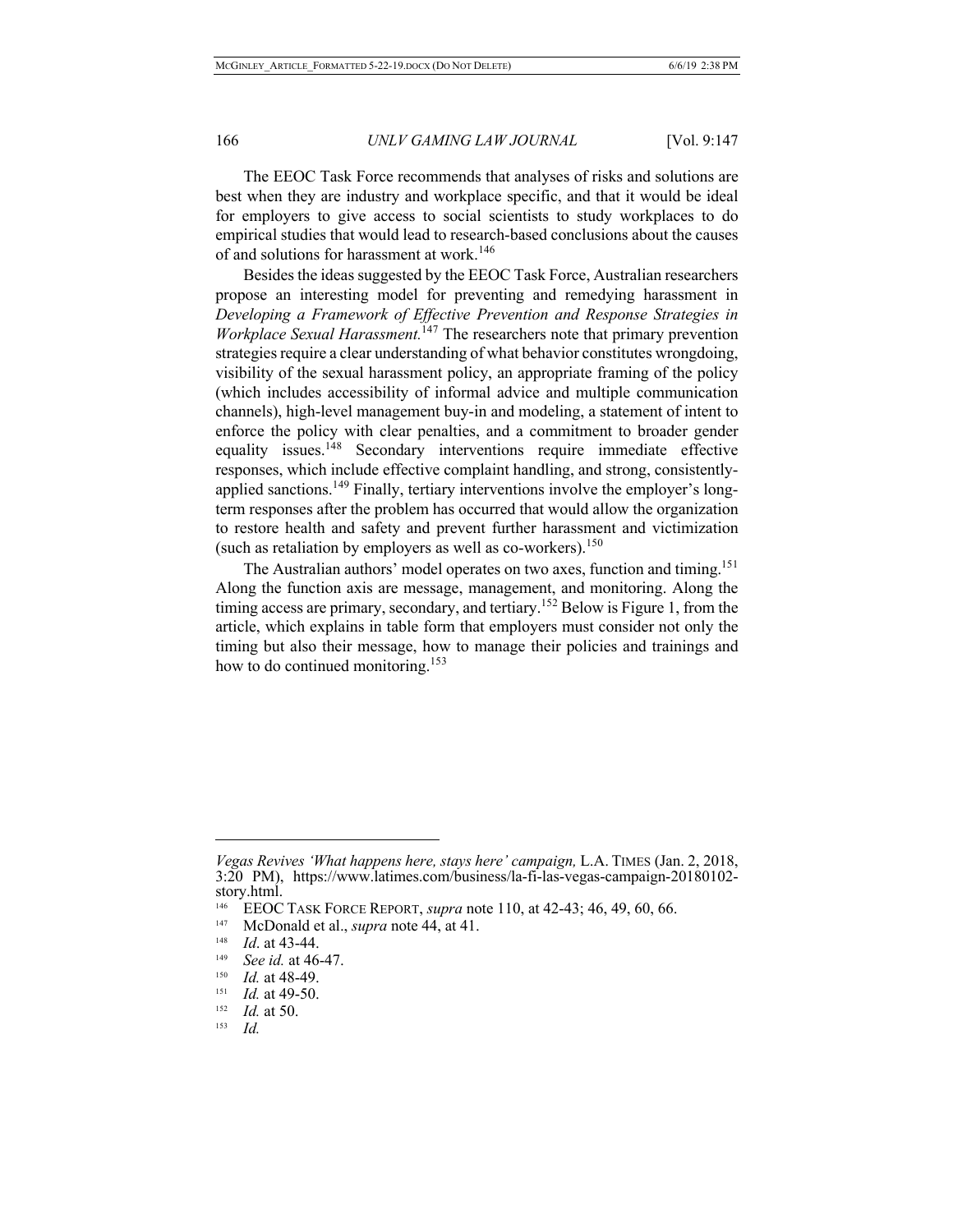

Figure 1 Timing and functions of effective sexual harassment prevention

In addition to the recommendations of the EEOC Task Force and the Australian researchers, it is important to understand the dynamics in the individual organization as well as the industry in order to calculate the effect of the prevention and remedial mechanisms. Unfortunately, research demonstrates that at least in some workplaces the employees interpret policies and trainings in accordance with previous societal understandings of power differentials rather than by looking at the specific language of the policy.<sup>154</sup>

In *Binary Logics and the Discursive Interpretation of Organizational Policy: Making Meaning of Sexual Harassment Policy*, authors Debbie Dougherty and Marlo Goldstein Hode found that employees reinterpreted a sexual harassment policy in a way that gave strength to dominant masculinity.155 While the policy language reinforced the appearance of rationality and focused on behaviors that

<sup>154</sup> Debbie S. Dougherty & Marlo Goldstein Hode, *Binary Logics and the Discursive Interpretation of Organizational Policy: Making Meaning of Sexual Harassment Policy*, 69 HUM. REL. 1729, 1729 (2016).

<sup>155</sup> *See id.* at 1738.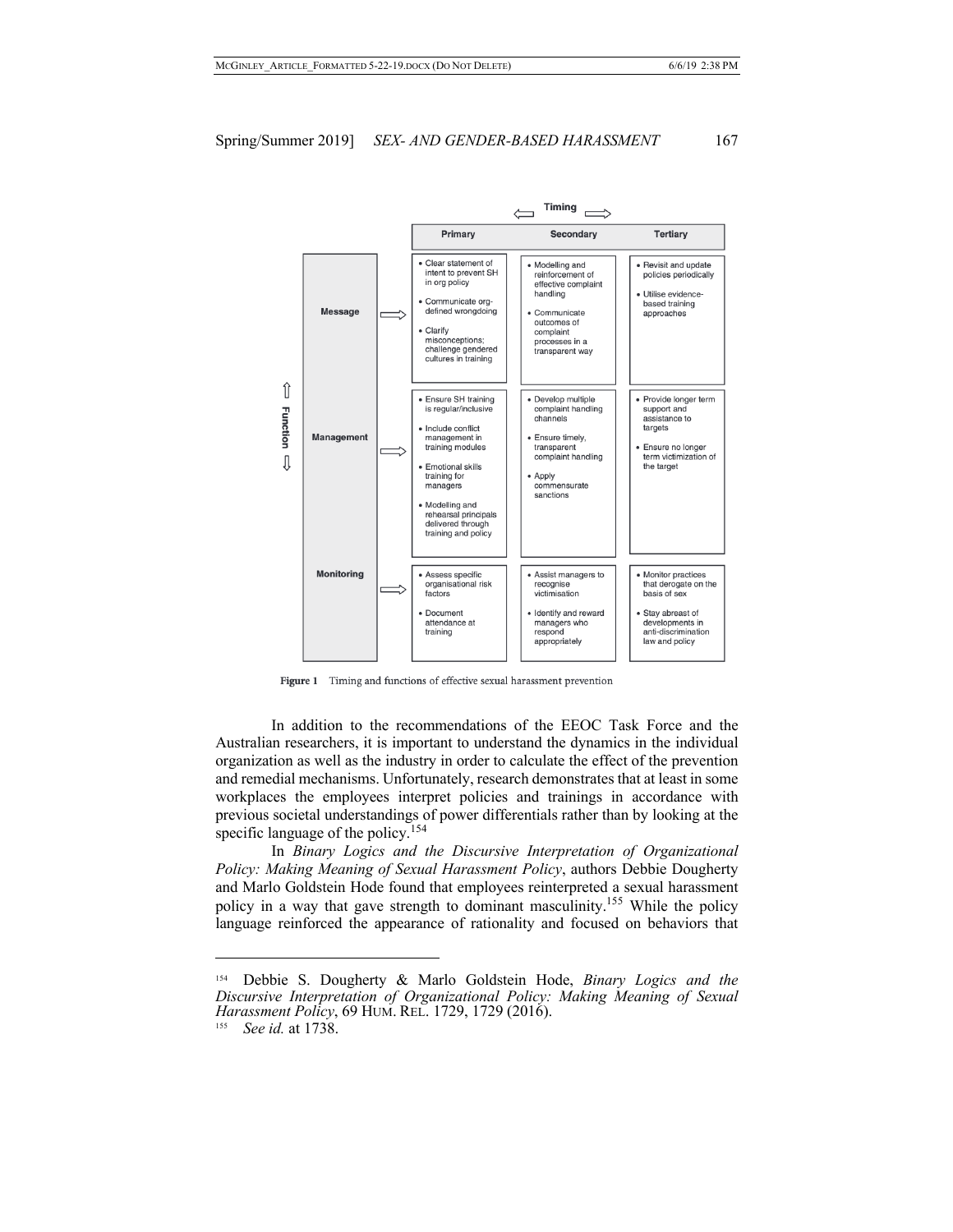should be avoided, the participants in the study (employees in a large government organization) reinterpreted the policy to focus on individual perceptions of what constitutes sexual harassment rather than the behaviors described as negative in the policy.<sup>156</sup> Thus, employees believed that individuals claiming sexual harassment could complain about behaviors that should be acceptable as a norm.<sup>157</sup> By shifting from behaviors to perceptions of the alleged sexual harassment victim, the research participants "discursively shifted women from victim to perpetrator and men from perpetrator to victim."<sup>158</sup> The men were now the victims under the policy because women could accuse the men of sexual harassment for any behavior at all if they perceived it to be offensive.<sup>159</sup> The accusations are considered irrational (linked to the concept that women are irrational), and the men who say they are irrational justify their position by stating that 60% to 70% of individuals would not view the behavior as harassment.<sup>160</sup> Thus, male participants emphasized the rationality of their position.<sup>161</sup> The alleged perpetrator then becomes the "innocent victim caught by the idiosyncratic whim of the target."<sup>162</sup> The general consensus among the participants in the study (male and female) was that harassers do not intend to harass.<sup>163</sup> This attitude creates problems for targets because if they don't confront their harassers, they are considered the wrongdoer, but if they do, they will likely be ostracized.<sup>164</sup>

This research, while troubling, may indicate why policies and training do not seem to be effective. If employees reinterpret policies to be harmful to men and to allow irrational women to have the employer punish male co-workers, there will be no increase in dignity and respect that is likely the aim of the policy.

Consequently, these researchers argued that current sexual harassment policies should be revised in a way to respond to "the organizational culture and the varying needs" of those in the organization.<sup>165</sup> They recommend that policymakers challenge the target/perpetrator explanation by emphasizing that sexual harassment harms the entire workforce, that policies place strong emphasis on bystander intervention as a means of combatting harassment with trainings that emphasize bystander intervention, and by acknowledging the emotional landscape of sexual harassment rather than burying policy language within a "myth of rationality" so that transformative dialogue among organizational members can take place.<sup>166</sup>

 $\frac{161}{162}$  *Id.* 

- $\frac{164}{165}$  *Id.*
- *Id.* at 1751.

<sup>&</sup>lt;sup>156</sup> *Id.* at 1739.

 $\frac{157}{158}$  *Id.* at 1740.

<sup>&</sup>lt;sup>158</sup> *Id.* at 1739.

*Id.* at 1739-41.

<sup>160</sup> *Id.* at 1740.

 $\frac{162}{163}$  *Id.* 

 $\frac{163}{164}$  *Id.* at 1741.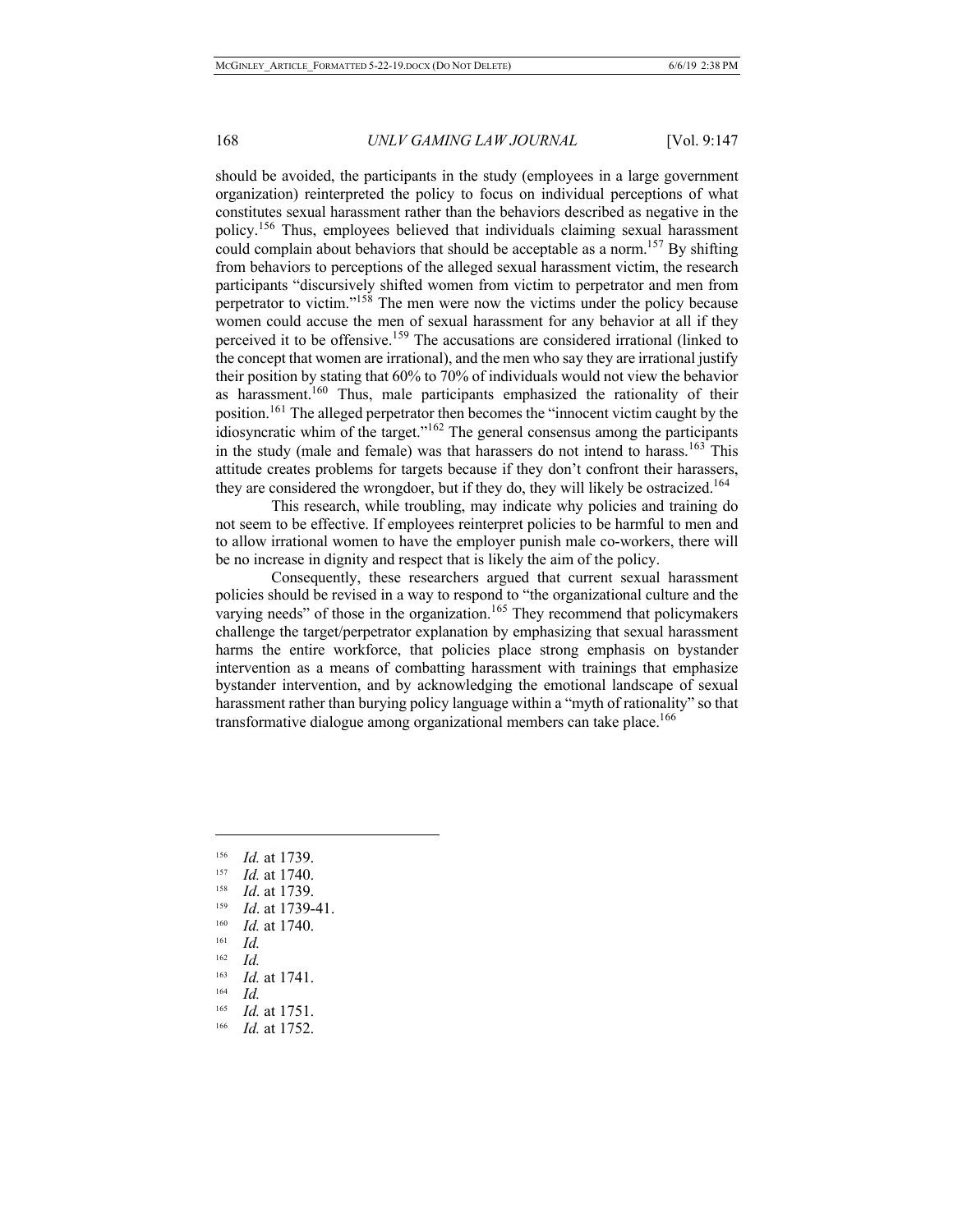## PART III: NEVADA GAMING LAW & REGULATION: PROPOSED AMENDED GAMING REGULATIONS AND SOCIAL SCIENCE RESEARCH

## *A. Existing Nevada Gaming Law and Regulations*

Nevada law declares that "[t]he gaming industry is vitally important to the economy of the State and the general welfare of the inhabitants[ $,$ ]<sup>"167</sup> and its "continued. . .success. . .is dependent upon public confidence. . .."<sup>168</sup> Public confidence is "maintained by strict regulation of all persons, locations, practices, associations and activities related to the operation of licensed gaming establishments. . ..<sup>"169</sup> The NGC has the power to suspend or revoke gaming licenses.<sup>170</sup> It is the policy of both the NGC and the GCB to require that businesses that conduct gaming do so "in a manner suitable to protect the public health, safety, morals, good order and general welfare of the inhabitants of the State. . .."<sup>171</sup> "[A]ny activity [by a] licensee, [or its] agents or employees, that is inimical to the public health, safety, morals, good order and general welfare of. . .Nevada, or that would reflect. . .discredit upon the State. . .or the gaming industry" is, by regulation, "an unsuitable method of operation" that can lead to "disciplinary action by the [GCB] and the [NGC]. ..."<sup>172</sup> Included in the "unsuitable methods" are "[f]ailure to exercise discretion and sound judgment to prevent incidents which might reflect on the repute of the State[,]" and "[f]ailure to conduct gaming operations in accordance with proper standards of custom, decorum and decency, or permit any type of conduct in the gaming establishment which reflects or tends to reflect on the repute of the State of Nevada and act as a detriment to the gaming industry."<sup>[73</sup> "Violation of any provision of the. . .Gaming Control Act or of [the] regulations by a licensee, [its] agent[s] or employee[s]" is "deemed. . .grounds for suspension or revocation of [the organization's] license."<sup>174</sup>

Nevada gaming law grants great power to gaming regulators. In fact, while anti-discrimination law under Title VII and Nev. Rev. Stat. 613.330 that prohibit sex -and gender-based discrimination and harassment has some force with employers, large employers faced with individual suits can reach settlements that do not hurt the employer much financially.<sup>175</sup> Thus, Title VII and Nevada law serve as a less-than-

 $\overline{\phantom{a}}$ 

Nev. Gaming Comm'n Reg. 5.011(1) and (10) (2019).

<sup>&</sup>lt;sup>167</sup> NEV. REV. STAT. § 463.0129(1)(a) (2018).

 $168$  *Id.* § 463.0129(1)(b).

<sup>&</sup>lt;sup>169</sup> *Id.* § 463.0129(1)(c).

 $170$  *Id.* § 463.1405(4).

<sup>&</sup>lt;sup>171</sup> Nev. Gaming Comm'n Reg. 5.010(1) (2019).<br><sup>172</sup> Nev. Gaming Comm'n Reg. 5.011 (2019).

<sup>&</sup>lt;sup>172</sup> Nev. Gaming Comm'n Reg. 5.011 (2019).<br><sup>173</sup> Nev. Gaming Comm'n Reg. 5.011(1) and t

<sup>174</sup> Nev. Gaming Comm'n Reg. 5.030 (2019).

<sup>175</sup> *See, e.g.*, Robert D. Friedman, *Confusing the Means for the Ends: How a Pro-Settlement Policy Risks Undermining the Aims of Title VII*, 161 U. PA. L. REV. 1361, 1365-67 (2013) (discussing the inadequacy of private settlements in Title VII cases, especially because settlements are ordinarily confidential).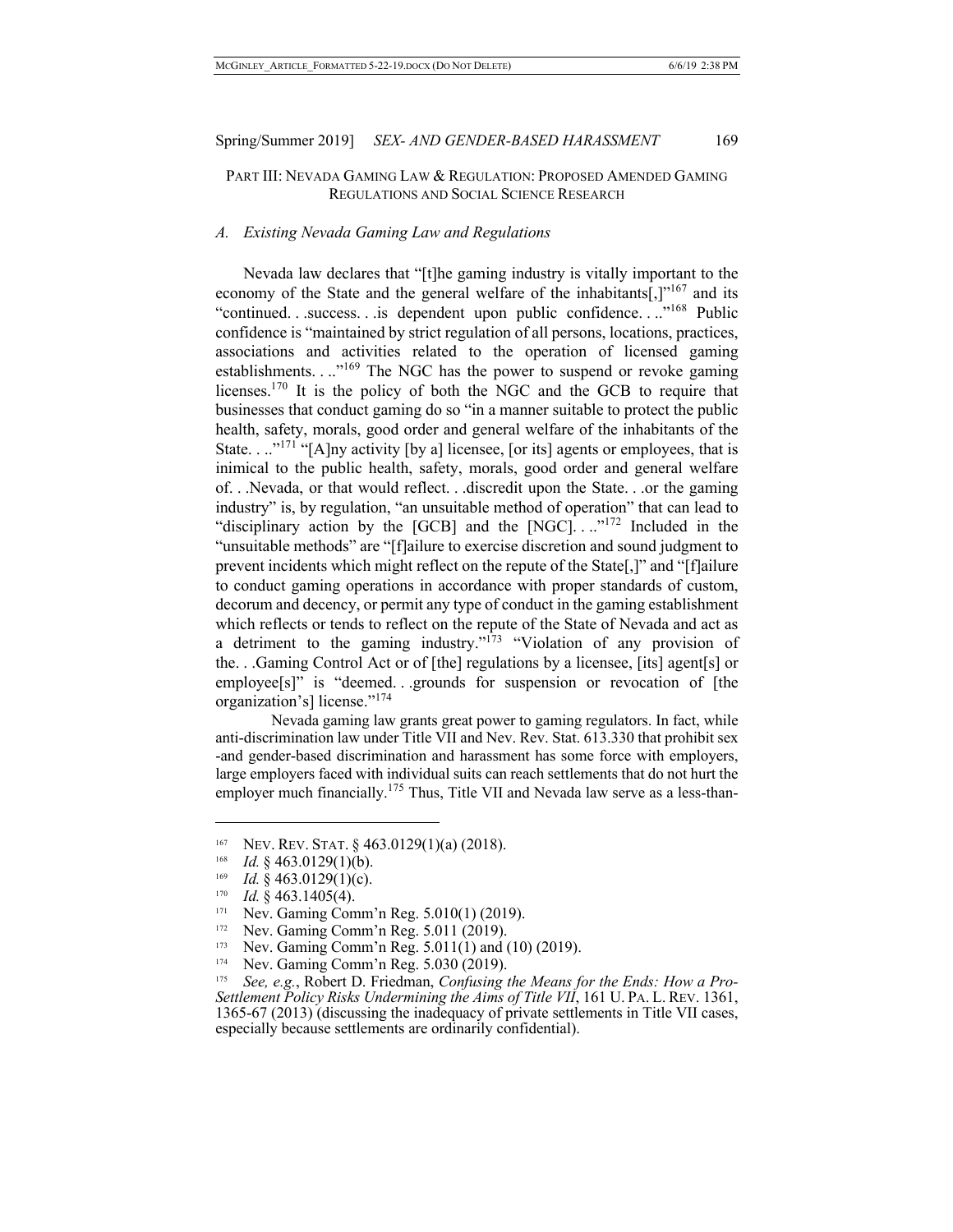perfect method of preventing harassment and discrimination. As is obvious from the Nevada gaming statutes and regulations, the NGC has superior power to harm the gaming licensee because of NGC's ability to suspend or revoke the guilty organization's gaming license—which may amount to destruction of its business.<sup>176</sup> A gaming license does not create a property right, and therefore there appears to be no question that if Wynn employees and/or agents knowingly looked the other way as Steve Wynn engaged in the alleged illegal behaviors, the NGC would have statutory and regulatory authority to revoke or suspend Wynn's Resort's gaming license.<sup>177</sup> The stipulation signed between the GCB and Wynn Resorts recognized Wynn's efforts to correct its management problems, and instead of recommending a license suspension or revocation, it recommended a fine to be determined by the  $NGC.<sup>178</sup>$ 

## *B. Proposed Amendments to Gaming*

As the GCB investigated Wynn, then-Chair of the GCB Becky Harris initiated an effort to amend GCB Regulation 5 to require that all gaming establishments and other licensed gaming businesses "maintain written policies and procedures addressing prevention, reporting, and investigation of and response to sexual harassment in the. . .workplace."<sup>179</sup> Additionally, gaming licensees would be required to complete and file a Checklist with the GCB annually.<sup>180</sup> The Checklist requires licensees to answer sixteen questions about the licensee's policy, such as whether the policy includes statements on reporting and investigation procedures.<sup>181</sup> Upon request of the Chair of the GCB and for the time period designated by the Chair, the GCB may require licensees to provide accurate numbers of valid claims submitted internally, filed with the Equal Employment Opportunity Commission ("EEOC"), the Nevada Equal Rights Commission ("NERC"), other state or federal agencies, in state or federal courts, and raised through other channels, as well as the number of valid claims that achieved final disposition through official channels, legal action or other channels.<sup>182</sup> The proposed amended regulation also grants to the GCB the power to inspect a licensee's written policies and procedures as well as all records

<sup>176</sup> See NEV. REV. STAT. § 463.1405(4) (2018); Nev. Gaming Comm'n Reg. 5.011 (2019).

<sup>177</sup> NEV. REV. STAT. § 463.1405(4); Nev. Gaming Comm'n Reg. 5.040 (2019).

<sup>&</sup>lt;sup>178</sup> Stipulation, *supra* note 9, at 21.

<sup>&</sup>lt;sup>179</sup> NEV. GAMING CONTROL BD., PROPOSED AMENDMENTS TO NEVADA GAMING COMMISSION REGULATION 5, SECTION 5.250 (Nov. 5, 2018) [hereinafter NEVADA PROPOSED AMENDMENTS], https://gaming.nv.gov/modules/showdocument.aspx? documentid=14021.

 $\frac{180}{181}$  *Id.* 

<sup>181</sup> NEV. GAMING CONTROL BD.*,* PROPOSED SEXUAL HARASSMENT AWARENESS AND PREVENTION: MINIMUM STANDARDS CHECKLIST (Nov. 5, 2018), *as amended by*  NEV. GAMING CONTROL BD., ADDITIONAL AMENDMENTS BASED ON RESORT ASSOCIATION COMMENTS (Nov. 13, 2018) [hereinafter NEVADA PROPOSED CHECKLIST]. 182 *Id.*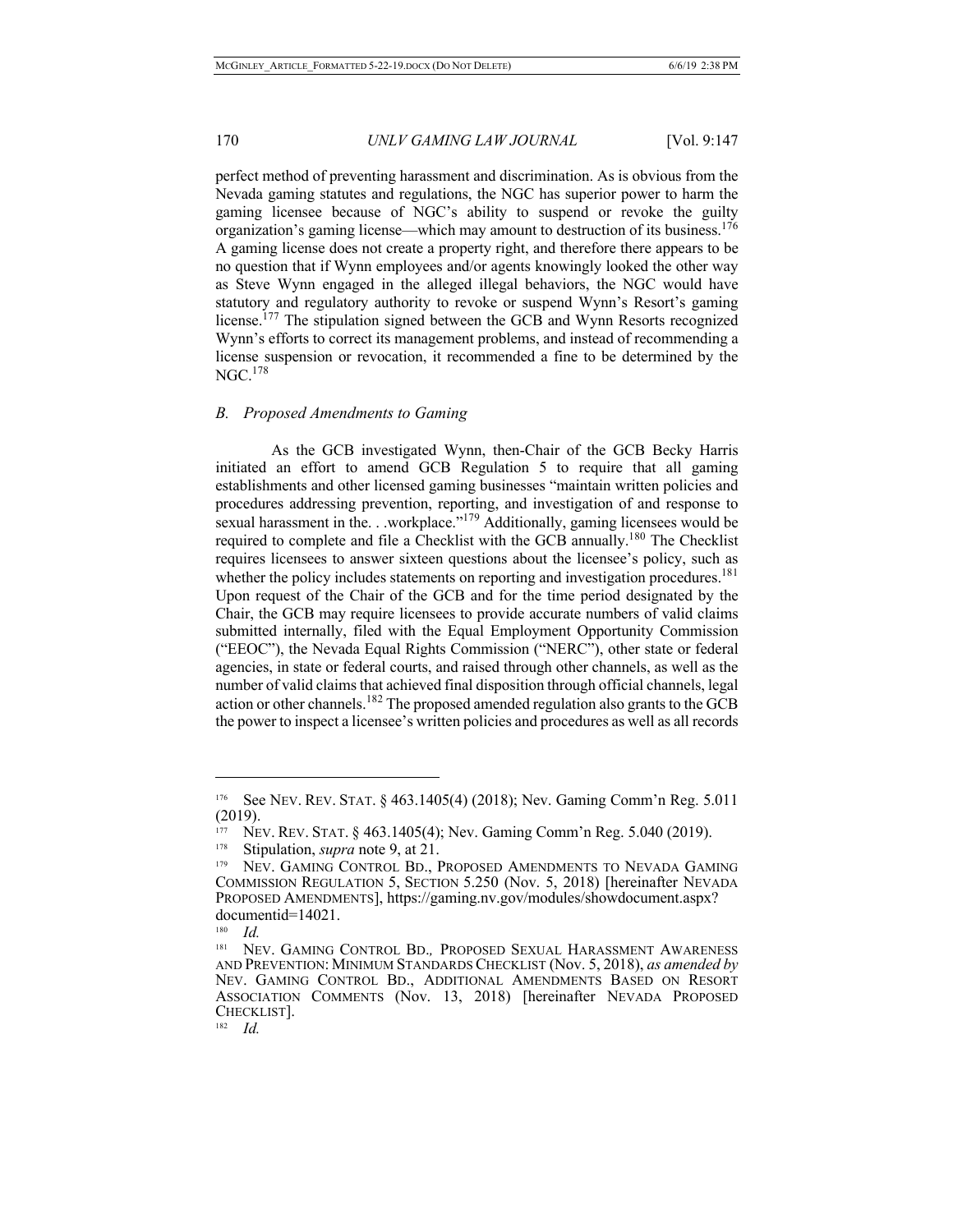related to it.<sup>183</sup> After a number of public notice and comment sessions,<sup>184</sup> the GCB amended its proposed Regulation and Checklist, and with the support of then-Governor Sandoval, ultimately sent the proposed amendments to the NGC for adoption.<sup>185</sup> The NGC refused to act on the proposed amendment, explaining that it would not be appropriate to do so because the Wynn Resorts investigation by the GCB was still ongoing.<sup>186</sup> It is unclear whether the NGC will now take up the proposed regulations now that it has fined Wynn Resorts.

# *C. Comparing the GCB Checklist to the EEOC Task Force Recommendations and the Social Science Research*

As noted above, the EEOC Task Force sets out recommendations for employers to create policies, engage in employee training, and to assure adequate reporting mechanisms for employees to notify the employer of harassing behaviors.<sup>187</sup> Appendix B to the EEOC Task Force Report also suggests four different checklists: (1) Checklist One: Leadership and Accountability; (2) Checklist Two: An Anti-Harassment Policy; (3) Checklist Three: A Harassment Reporting System and Investigations; and (4) Checklist Four: Compliance Training.<sup>188</sup>

If the GCB were to do nothing other than amend its regulations as proposed, its proposed amendments to Regulation 5 would represent an important change to Nevada law. Not only would it require all licensees—small and large—to promulgate policies and procedures prohibiting sexual harassment, but it also would require licensees to train their employees and report all filings of valid claims against them when requested by the  $GCB$ .<sup>189</sup> For most licensees, this would likely not impose a

<sup>&</sup>lt;sup>183</sup> *See* NEVADA PROPOSED AMENDMENTS, *supra* note 179.

<sup>184</sup> *See* NEV. GAMING CONTROL BD., Notice 2018-90 (Nov. 8, 2018), https://gaming .nv.gov/modules/showdocument.aspx?documentid=14019; *see also* NEV. GAMING CONTROL BD., Notice 2018-66 (Sept. 27, 2018), https://gaming.nv.gov/modules/ showdocument.aspx?documentid=13725; *see* NEV. GAMING CONTROL BD., Notice 2018-65 (Sept. 14, 2018), https://gaming.nv.gov/modules/showdocument.aspx? documentid=13665; *see* NEV. GAMING CONTROL BD., Notice to Licensees 2018-61 (Sept. 7, 2018), https://gaming.nv.gov/modules/showdocument.aspx?documentid= 13635; *see* NEV. GAMING CONTROL BD., Notice 2018-43 (May 31, 2018), https:// gaming.nv.gov/modules/showdocument.aspx?documentid=13273; *see* NEV. GAMING CONTROL BD., Notice 2018-35 (Apr. 30, 2018), https://gaming.nv.gov/ modules/showdocument.aspx?documentid=13152.

<sup>185</sup> *See* Howard Stutz, *Changes to Nevada Regulations Concerning Sexual Harassment Sent to the Gaming Commission After Governor Expresses Support*, CDC GAMING REPS. INC., (Nov. 15, 2018, 12:11 AM), https://www.cdcgaming reports.com/sandoval-backs-changes-to-nevada-gaming-regulations-concerning- sexual-harassment/.

<sup>186</sup> *See* Richard Velotta, *Sexual Harassment Prevention Rules for Las Vegas Casinos Delayed*, LAS VEGAS REV.-J. (Nov. 15, 2018, 10:36 PM), https://www.rev iewjournal.com/business/casinos-gaming/sexual-harassment-prevention-rules-for- las-vegas-casinos-delayed-1528308/. 187 *See* EEOC TASK FORCE REPORT, *supra* note 110, at 38, 41, 43, 50-54. 188 *Id.* at 79-82.

<sup>189</sup> *See Nevada Proposed Amendments, supra* note 179; *see also* Nevada Proposed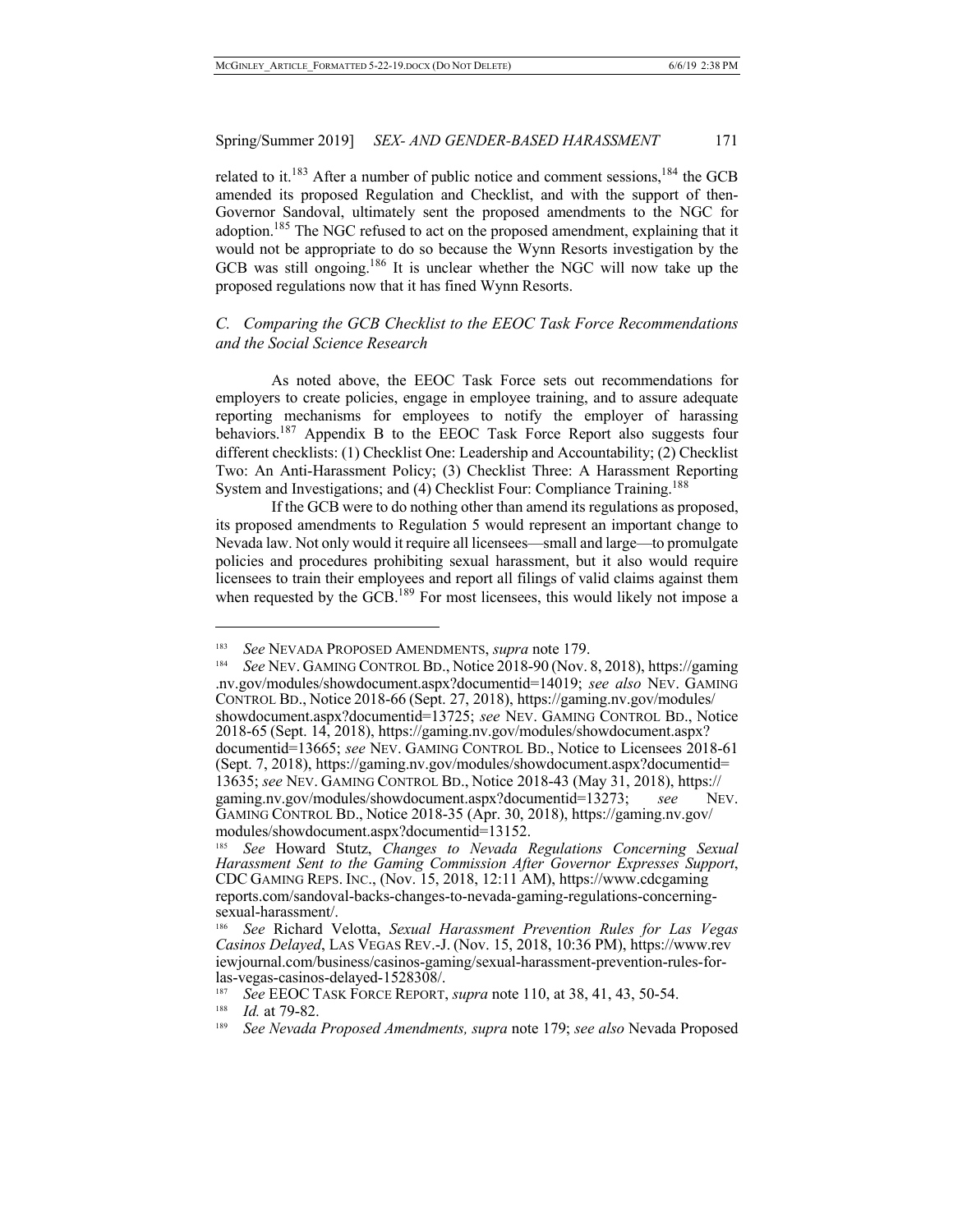significant burden because they are already subject to federal and state laws that hold an employer responsible for sexual harassment of its employees by supervisors, other employees, and customers.<sup>190</sup> It is unclear whether the NGC will approve the Proposed Amendments to Regulation 5, but these amendments would likely improve the environment in gaming establishments in the state if casino executives were to take the goal of preventing sexual and gender-based harassment seriously, demonstrate their commitment to their employees, and assure independent investigations that include significant penalties when sexual harassment is found.

The GCB proposed amendments include many requirements that are similar to those recommended by the EEOC Task Force Report and other social science research that I describe above.<sup>191</sup> The GCB regulation, however, could be amended to create even more improvement or individual casinos could take on the task of following the additional recommendations that I make here.

First, the GCB could explicitly apply to all illegal forms of harassment based on sex, sexual orientation, gender identity, race, color, religion, age, and disability. In essence, the harassment would not need to be sexual in nature but could also be non-sexual but based on gender, race, or other categories prohibited by federal and state law.<sup>192</sup> Second, the proposed amendments would also emphasize that the organization leaders should demonstrate their enthusiastic support of the anti-harassment measures, that middle managers and line supervisors would be held accountable for how they deal with complaints of harassment and would be required to report behaviors even if there were no complaints. Third, proposed amendments would highly recommend, if not require, that trainings be frequent, live, and inperson. Fourth, proposed amendments would require compliance training that would include examples that are tailored to the specific workplace and workforce. Fifth, they would require that gaming properties implement compliance training of managers and first-line supervisors in addition to training of other employees that "provides easy-to-understand and realistic methods for dealing with harassment that they observe, that is reported to them, or of which they have knowledge or information, including description of sanctions for failing to use such methods."<sup>193</sup> They would also provide clear instructions for how managers and first-line supervisors should report harassment up the chain of command, including sanctions that would be applied if they fail to report.<sup>194</sup> Sixth, proposed amendments would require organizations to demonstrate that they have done climate surveys, made risk assessments, and created metrics for harassment response and prevention as part of

Checklist, *supra* note 181; *see also* NEV. GAMING CONTROL BD., Notice to Licensees 2018-61, *supra* note 184.<br><sup>190</sup> See 42 U S C 8 2000

<sup>190</sup> *See* 42 U.S.C. § 2000e (2012); *see also* NEV. REV. STAT. § 613.330 (2018); *see, e.g.,* Faragher v. Boca Raton, 524 U.S. 775, 806–07 (1998) (noting that federal and state statutes both forbid sex and gender based harassment and hold employers liable for the harassment of their employees depending on who the harasser is—a supervisor, a fellow employee, or a customer. Neither statute, however, applies to employers with fewer than 15 employees).

<sup>191</sup> *See* discussion *supra* Parts II.E.1 & III.B.

<sup>&</sup>lt;sup>192</sup> 42 U.S.C. § 2000e; NEV. REV. STAT. § 613.330.

<sup>193</sup> *See*, *e*.*g.*, EEOC TASK FORCE REPORT, *supra* note 110, at 82.

<sup>194</sup> *See*, *e*.*g.*, *id.*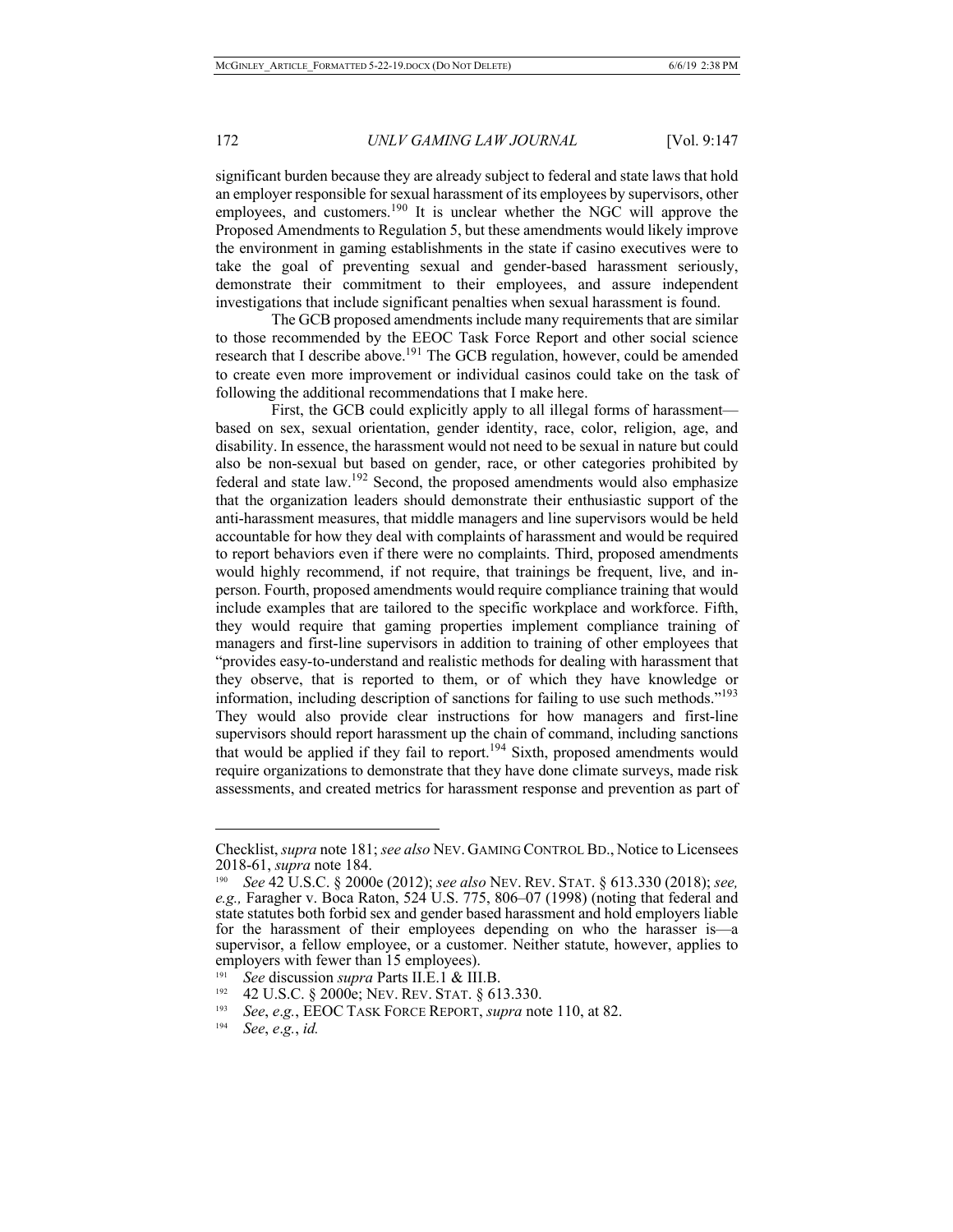the performance reviews of supervisory employees.<sup>195</sup> Seventh, the organizations should be required to introduce bystander intervention training and to assess its efficacy regularly.

These improvements would conform with the best understandings and information available about how to predict, prevent, and remedy harassment based on sex and other protected characteristics. By the same token, if these additional amendments would be considered too onerous, the GCB's admittedly imperfect proposed amendments, if approved by the NGC, will go a long way to correcting the situation. I would also encourage casino management to take into account the individual characteristics of their organizations and different units within their organization, and to collect data about employee attitudes toward the policies they develop.

It is crucial, however, to understand that policies, trainings and other compliance mechanisms, standing alone, will not resolve problems of harassment in the casino industry. To the extent that policies and trainings are used merely to provide symbolic compliance, they may accomplish the goal of protecting some casinos in the industry from legal harm, but they will not meet the important goal of preventing and remedying harassment.<sup>196</sup>

In *Working Law*, Professor Lauren Edelman marshals a great deal of statistical proof to demonstrate that policies and practices that are established by organizations may have the effect of avoiding liability, but they may not operate to actually produce the laudatory effects of preventing discrimination.<sup>197</sup> The goal in the gaming industry should be to establish policies and practices that will move the industry into the future by not only serving as a symbol of compliance, but also by actually creating equality in the workplace. It is important to understand the link between segregated workplaces and their creation of severe inequalities, and how those conditions foster sexual harassment and discrimination.<sup>198</sup>

# *D. Industry-Specific Research Needed*

If the NGC truly wishes to prevent and remedy harassment and discrimination, it should consider encouraging gaming properties to sponsor a multiyear, industry-specific research project that would aim to diagnose the problems that exist in the gaming industry and test best practices and new models to assure that the policies, trainings, and reporting mechanisms would work not only to prevent liability, but also, more importantly, to prevent and remedy discrimination and harassment.

Offering access to social science researchers to conduct ethnographic studies that would include interviews, focus groups, and properly-created survey questionnaires of all groups of employees would allow researchers to define the scope of the problem, how it varies throughout the property, and the employees' and managers' attitudes toward the problems. It would also permit the researchers to

<sup>195</sup> *See*, *e*.*g.*, *id.* at 79, 82.

<sup>196</sup> *See, e.g.,* Bisom-Rapp, *supra* note 98, at 69-70.

LAUREN B. EDELMAN, WORKING LAW: COURTS, CORPORATIONS, AND SYMBOLIC CIVIL RIGHTS 163–67 (2016).

<sup>198</sup> *See generally* Schultz, *supra* note 30.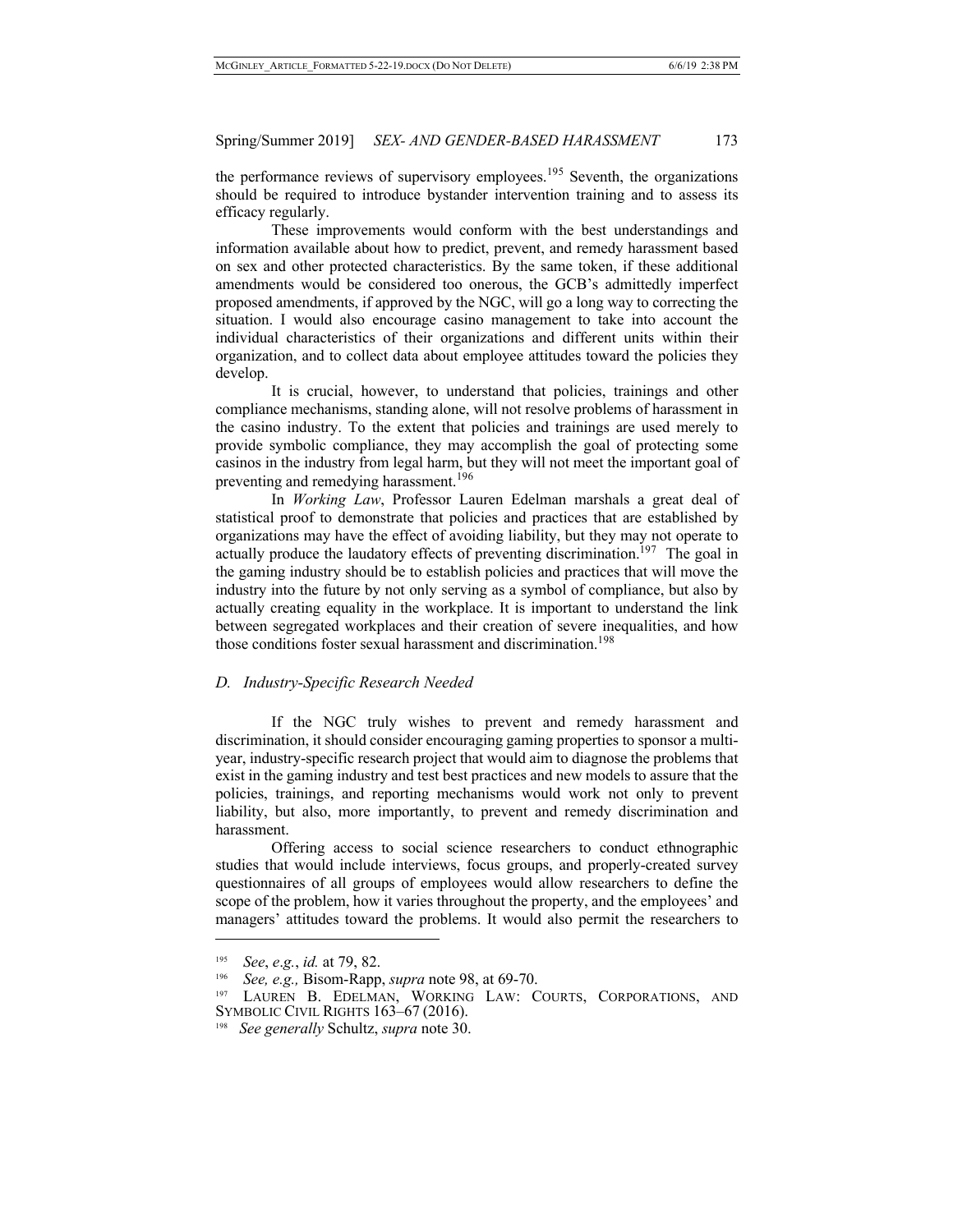design and test models for eliminating risks in the gaming industry and eventually create models and best practices that are research-tested for the industry. While the authors of the EEOC Task Force Report noted some concern about individual employers' ability to maintain control over their data to avoid their use in lawsuits, $199$ studies can be designed to assure confidentiality of individual employee and employer data, and also to collect aggregate data in the industry.<sup>200</sup>

The gaming industry is unique. It is highly regulated, and at the same time, highly sexualized.<sup>201</sup> It attracts millions of visitors yearly, and Las Vegas advertises that "What happens here stays here."<sup>202</sup> Because of these characteristics, sexual harassment by customers and third parties may be more prevalent than it is in other industries.<sup>203</sup> This may be especially true for the employees who work on the casino floor wearing skimpy costumes. Although we know that harassment is prevalent in casinos, it is important to do both quantitative and qualitative analysis—research that will allow us to know whether this hypothesis is correct, what the scale and the scope of the problem is, how employees of all different types and levels experience the problem, and the potential for addressing problems that are raised by the research.

We need to know how casino employees, on the floor and in the back of the house, in corporate offices, in the clubs, at the pools, and in guest hotel rooms experience their jobs. We need to know whether there is harassment that is sexual in nature or gendered, whether it is customer-, third-party-, co-worker-, or supervisorinitiated, and whether it causes harm to employees. It is vital to understand whether the sexualized nature of the industry causes increased harassment of employees other

<sup>&</sup>lt;sup>199</sup> EEOC TASK FORCE REPORT, *supra* note 110, at 49.

*See*, *e.g.*, Office of Research Integrity, *Human Subjects*, UNIV. OF NEV., LAS VEGAS, http://www.unlv.edu/research/ORI-HSR (last visited May 22, 2019) (for example, interviews can maintain the confidential identities of individual interviewees and focus group members by assigning an identifying number to individuals and destroying the name of the individuals after the interview or focus group is completed. The individual would be identified by number, type of job, type of employer, etc. Survey questionnaires would not identify the individual respondent but would give an identifying number as well as the type of job and employer in which the individual works. As to the employer, researchers would work with models and best practices in particular places of employment. At the time, they would know which employers they are dealing with, but ultimately, they would destroy the identifying information about the property, and make recommendations with reference to the type and size of employer, its general location, etc. This type of study must be approved by the researcher's Institutional Review Board, in accordance with federal law on Human Subjects. The IRB will assure that the subjects (including the employers) are protected from harm by requiring confidentiality agreements and protocols for destroying identifying information, etc.).

<sup>201</sup> *See e*.*g*., *Harassing "Girls"*, *supra* note 49 (detailing severe harassment that occurs at one Las Vegas casino). *See also Trouble in Sin City*, *supra* note 49 (describing horrific harassment of female employees in clubs inside of casinos and discussing the history of the Nevada gaming industry and its regulatory regime).<br><sup>202</sup> See id, at 253 (describing the history of the motto "What happens here at

See id. at 253 (describing the history of the motto "What happens here stays here").

<sup>203</sup> *See*, *e*.*g*. *Harassing "Girls"*, *supra* note 49 at 1234-1236 (detailing severe harassment that occurs at one Las Vegas casino). *See also Trouble in Sin City*, *supra* note 49 at 261-262 (describing horrific harassment of female employees in clubs in casinos).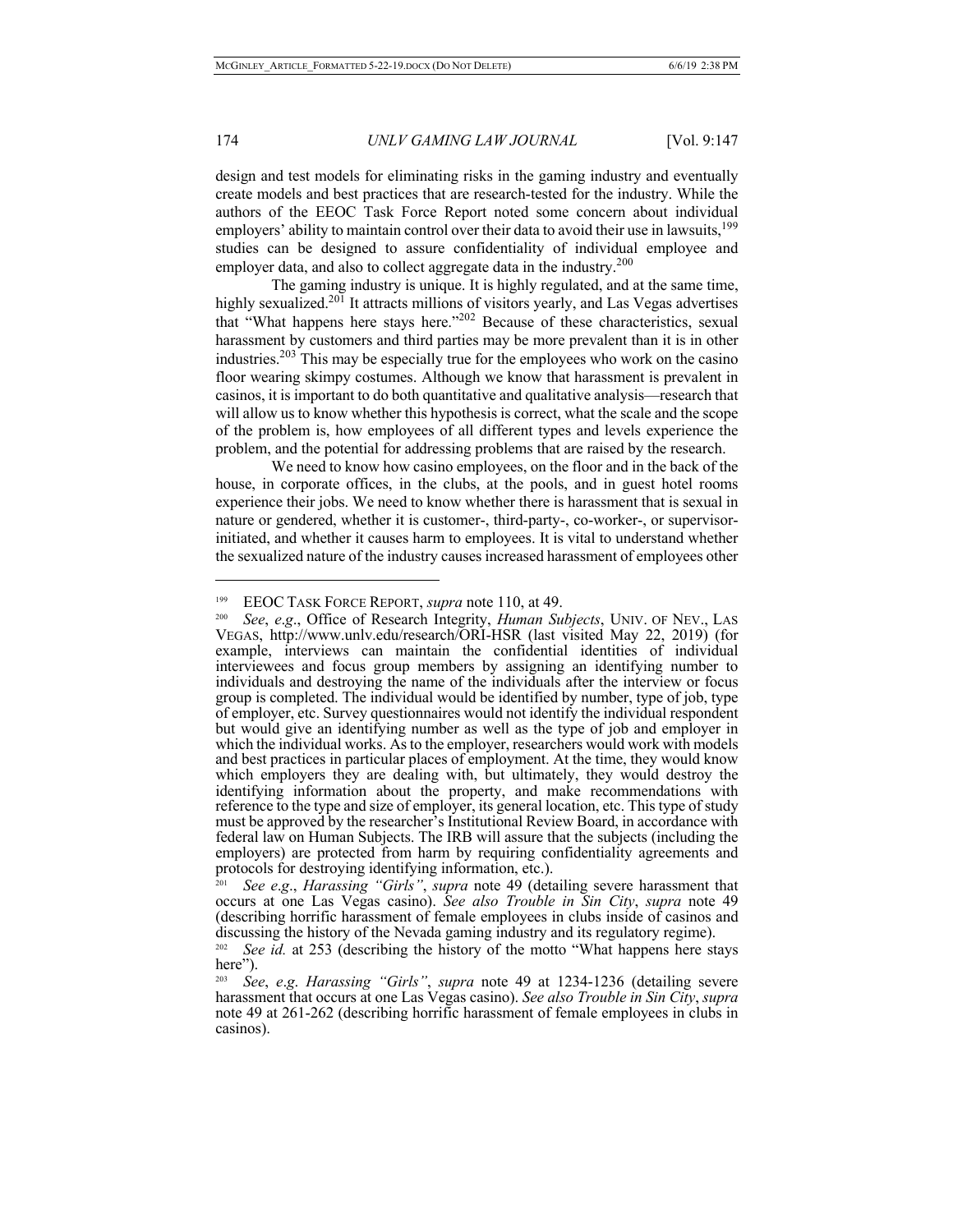than those working on the casino floors. Finally, it is important to understand whether in the gaming industry there are sex-segregated jobs that lead to sex discrimination and that make much of the discrimination and harassment that occurs invisible to those who do not suffer from it.

Organizations, and indeed, industries, can change their cultures, but it takes work. Before creating a new culture, an organization must have hard facts and qualitative data that explain how the culture affects the workplace.<sup>204</sup> Research and solutions must be *industry- and organization-specific*. That is, researchers should focus not only on the industry but also on specific organizations within the industry and units within those organizations. Only when models are tested in these various contexts will researchers know what works and what does not work, where, when, and why.

In sum, understanding what the problem is and how to remedy it requires a multi-faceted approach: (1) Identifying the problem(s) and the scale and scope of the problem(s); (2) Identifying how the problem(s) differ depending on the different parts of the industry, the organization, different units within the organization, and different categories of employees; (3) Identifying how varying the location in the organization may change the types of discrimination and harassment that exist; and (4) Creating, testing, and amending based on research results best practices and models that will work for the specific jobs and locations in the industry and within organizations.

Additionally, industry leaders must step up to demonstrate that it is important to them to solve problems of discrimination and harassment; they must hold those who harass or discriminate against others accountable. This will look different depending on who the perpetrators are. If they are supervisors or co-workers of the victims, their jobs should be affected, if not terminated. If they are guests or customers or third-party contractors, casino leaders must make clear that they will not tolerate harassment of their employees. If need be, management should terminate these relationships or exclude guests from the properties. Casinos are equipped with excellent security systems, ranging from cameras to security guards.<sup>205</sup> These systems can be used to not only study what is happening at casinos, but also to prevent and remedy behaviors as well.<sup>206</sup>

<sup>204</sup> *See* Robin J. Ely & Debra E. Meyerson, *An Organizational Approach to Undoing Gender: The Unlikely Case of Offshore Oil Platforms*, 30 RES. ORGANIZATIONAL BEHAV. 3 (2010). *See also* Robin J. Ely & Debra Meyerson, *Unmasking Manly Men*, HARV.BUS.REV. (July-Aug. 2008), https://hbr.org/2008/07/ unmasking-manly-men (both showing research including qualitative interviews of employees and customers to assure that we understand the problems that exist followed by creation of models for training, reporting, investigating harassment claims; a second step would require further interviews and testing of the models). (Note that this type of research has worked well in one of the most masculinized workplaces—oil rigs—to improve safety and productivity. I believe this approach would work well in casinos and other gaming institutions as it has on oil-rigs.)

<sup>205</sup> *See, e*.*g*., AcesWildMMA, *MGM Casinos Surveillance Cameras - 360 DEGREE Technology! (Mandalay Bay)*, YOUTUBE (Dec. 13, 2017), https://youtube.com/ watch?v=Dk0uvR-uex8 (demonstrating camera surveillance at MGM casinos).

<sup>206</sup>*See* Ann C. McGinley, *Wynn allegations are the tip of the iceberg*, NEV. INDEP. (Feb. 2, 2018, 3:00 AM), https://thenevadaindependent.com/article/wynn-